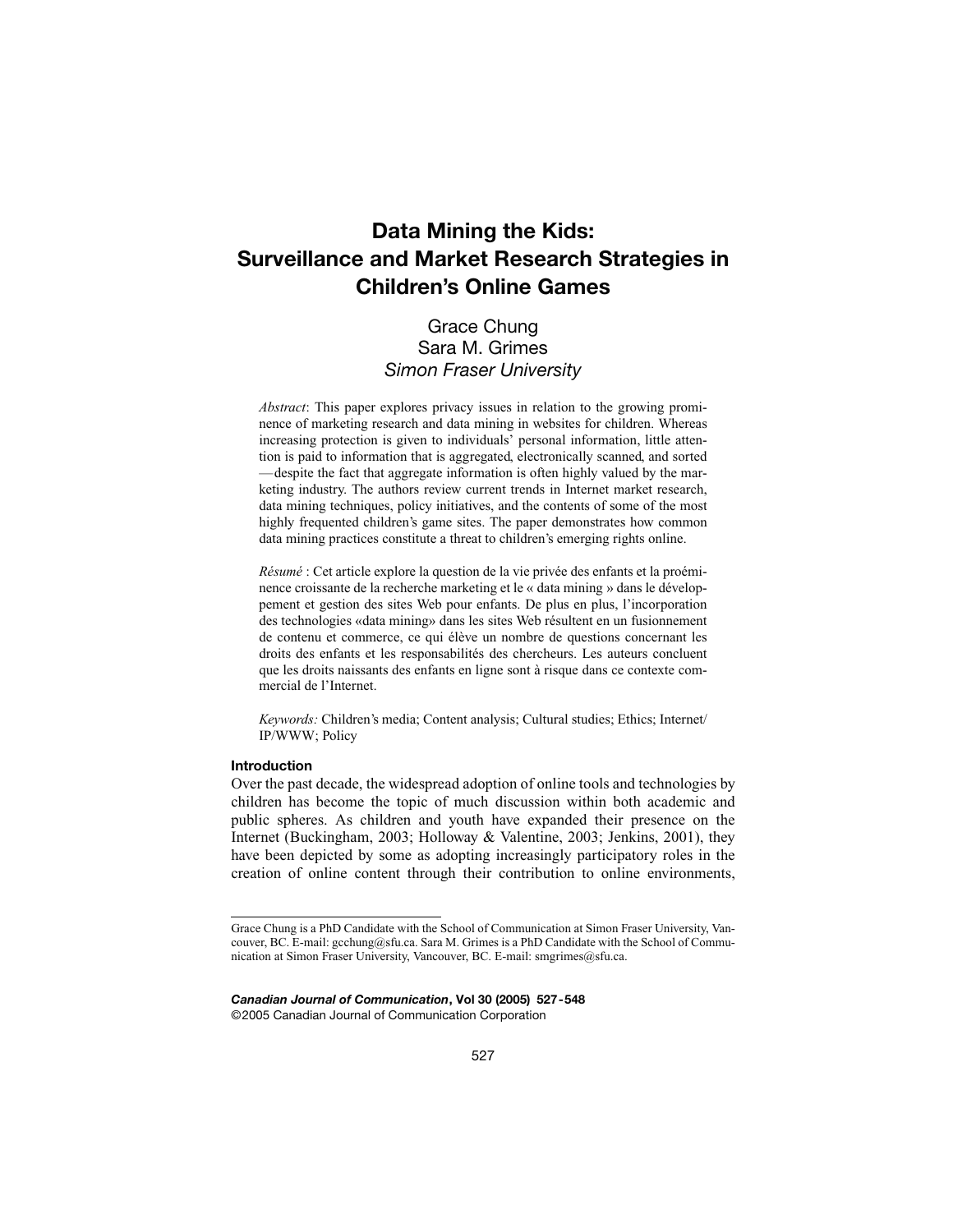games, and communities. What this literature overlooks, however, is that the many popular children's sites are often commercially owned and operated, responding primarily to advertiser demands and other corporate interests (Kline, Dyer-Witheford, & de Peuter, 2003; Montgomery, 2000; Shade, 2004).

As traditional barriers between "content and commerce" disappear, the result is the emergence of what Montgomery (2000) terms a "children's digital media culture," wherein new levels of intimacy are built between marketers and children. This relationship is clearly illustrated within popular branded children's online game communities, such as Neopets.com, EverythingGirl.com, and Postopia.com. While these sites provide young users with hours of entertainment and endless online play opportunities, they simultaneously engage them in data mining activities that transform children's play into a way of gathering information. This phenomenon, and the corporate mechanisms that drive it, is reflective of a larger trend in onlinegaming conventions—one that increasingly incorporates marketing-research strategies into the design and operation of online entertainment sites and virtual communities.

Data mining technologies create detailed demographic and behavioural profiles of children and young people online. This information is then used to document contemporary trends in youth markets—a research practice often referred to, by marketers, as "cool hunting." Data mining is the process of gathering "aggregate" rather than "personal" information. Whereas there is increasing protection of individuals' personal information online—that is, information that lends itself to the unique identification of one individual from another, (including name, age, social insurance number, address, date of birth)—little attention or protection has thus far been given to information that is aggregated, electronically scanned, and sorted. Yet aggregate data is a highly useful and sought-after commodity for marketers, who compile extensive databases containing information on users' online browsing habits and consumer preferences, for example, from which they are then able to extract meaningful patterns and relationships. This process of yielding consumer information for commercial forecasting raises a number of ethical concerns, including questions of privacy and intellectual property ownership in relation to non-personally identifiable information and content, resulting in what David Lyon terms "social sorting" or what Danna and Gandy identify as "weblining." Social sorting, as Lyon explains, codes and classifies aggregate groups. This influences, manages, and affects the choices and life chances of individuals (Lyon, 2002). "Weblining" refers to a process by which consumers may be denied certain goods and services based on their categorical online profiles (Danna & Gandy, 2002).

This paper explores privacy issues in relation to the growing prominence of marketing research and data mining on websites for children. The following discussion provides a preliminary examination of marketers' usage of data mining techniques to collect and interpret various types of information about children within the context of online game sites. A brief overview of the current debates surrounding children's relationships with new-media technologies outlines the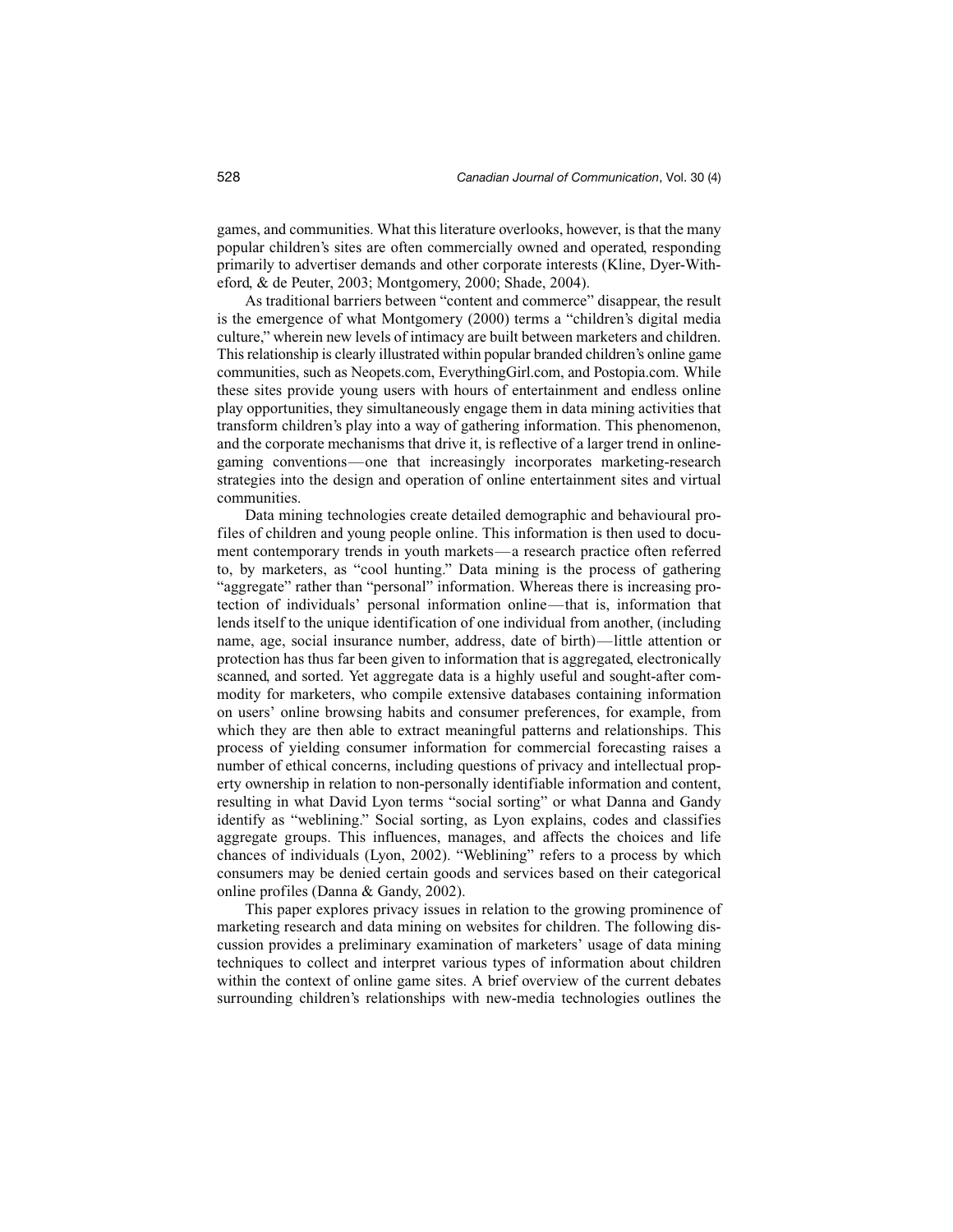sociocultural context within which these processes are seen to operate. A number of contemporary industry trends within market research and more general forms of online surveillance are examined, alongside an overview of recently implemented Canadian and U.S. policies that address Internet privacy issues, to explore the ethical dimensions of applying data mining strategies to children online. In addition, our discussion draws upon the findings of a year-long comparative multi-case study of seventeen popular children's gaming websites, including the online game communities Neopets.com, EverythingGirl.com, and Postopia.com. Using Yin's (1984) model for multi-case, embedded case-study design, the methodology for this study combines both qualitative and quantitative analysis of content with an historical overview of the corporate activities, holdings, reports, and partnerships of the games' owners and operators.

## **The children's digital playground**

The rise in the importance and visibility of the child consumer within North-American markets since the mid-twentieth century has led to the creation of a seemingly endless barrage of new product lines, services, and technologies directed toward children and teens. Within the context of the media and cultural industries, this transformation in children's roles and functions has translated into the development of an equally specialized (and increasingly profitable) niche audience and consumer market. With the emergence of every new media technology, children's culture becomes increasingly inundated by the mass media and the sweeping marketing efforts of toy companies and other child-focused consumer-goods industries (Kapur, 1999; Kline, 1995; Montgomery, 2000). Concurrently, children's spending power also has increased significantly. Sutherland & Thompson (2001) report that children's spending has "doubled during each decade of the 1960s, 1970s and 1980s and has tripled in the 1990s" (p. 79). Recent U.S. estimates place the value of the children's market at around \$115 billion (\$1.8 billion for the Canadian "tween" market—a term used to describe children between the ages of 9 and 12—alone), including both the money children spend themselves and the influence they exert over family purchases (Sutherland & Thompson, 2001). Accordingly, advertisements for adult products, such as food, electronics, furniture, and hotel chains, are increasingly targeted toward children (Kapur, 1999), who are often celebrated within media and marketing discourse as "cynical" and "sophisticated" consumers. This discourse has contributed to a growing acceptance of the notion of the "efficient, autonomous, and flexible child" (Hultqvist & Dahlberg, 2001, p. 9) that is currently found within political, pedagogical, and social thought.

The image of the "affluent child" is often accompanied by the image of the "media-savvy" or media-saturated child (Holloway & Valentine, 2003), as studies consistently reveal that children are spending increasing amounts of their time with the media. In 1999, for example, the Kaiser Family Foundation reported that American children were spending an average of 5 hours and 29 minutes a day, seven days a week, using media for recreation (Edwards, 1999). In addition, much of this media usage was reportedly spent alone and unsupervised: 53% of children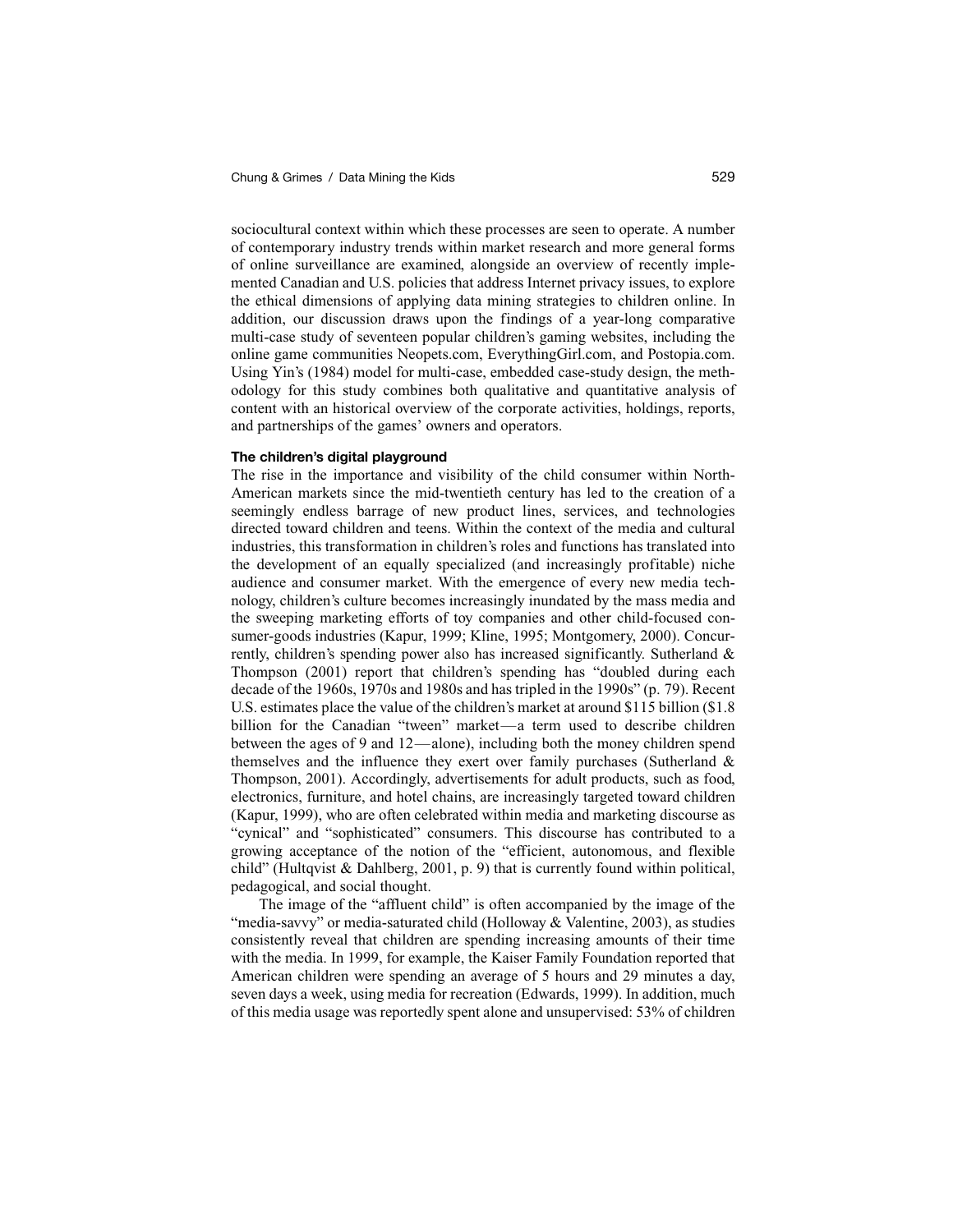surveyed had a television in their bedrooms, 70% had a radio in their bedrooms, 64% had a tape player, and 16% had a computer (Edwards, 1999). The notion of the "cyber-kid" has also become prevalent in recent years, due in part to children's early adoption of information-communication technologies (ICTs) and the large amount of time they spend with them. A recent study conducted by Neilsen/ Netratings (2003) reveals that children and teens account for one out of every five (21%) Internet users in the U.S., totalling more than 27 million (12 million between the ages of 2 and 11 years and 14.9 million aged 12-17). Meanwhile, in Canada, single-family households with children under the age of 18 had the highest rate of home Internet use, constituting approximately 73% of the estimated 6.7 million Canadian households with home Internet access in 2003 (Statistics Canada, 2004). Since families with children remain among the fastestgrowing demographics of Internet users (Montgomery, 2000), the number of children online continues to multiply. Children are also using digital-media technologies at an increasingly younger age. As Rideout, Vandewater, and Wartella (2004) describe, "Nearly half (48%) of all children six and under have used a computer, and more than one in four (30%) have played video games" (p. 4).

As a result of the vast amount of time children and young people are reportedly spending with the media, they are often framed within the popular press and marketing literature as media-"savvy" experts. This perspective is also found throughout media and policy discourses surrounding children's usage of ICTs (Livingstone, 2004), as well as in numerous studies arguing that access to newmedia technologies empowers children and youth through the creation of online content and contribution to online environments, games, and communities (Buckingham, 2003; Holloway & Valentine, 2003; Turow & Kavanaugh, 2003). The idea being promoted here is that children have a seemingly natural ability to master digital technologies and navigate the information society. Computers and other ICTs are furthermore championed, as Seiter (2004) suggests, as the "ultimate fulfillment of adult desires to see play turned into a purposeful end, to use play for progress and child development—all this without children noticing the beneficial effects" (p. 93). Studies show that parents see computers as predominantly educational—including a recent survey in which 72% of parents reported that computer use "mostly helps" in their children's learning (Rideout et al., 2004). Perceptions of children's adeptness with ICTs are inflated when contrasted with the challenges and difficulties many parents face in adopting these same technologies. Kapur (1999) writes:

The "knowledge gap" between adults and children is closed . . . because of the rapid disappearance of the world adults knew and learned about as children. . . . New technologies, such as computers, which are familiar to children but new to adults, place the child ahead of the adult in achieving a working knowledge of the world. (p.129)

Contemporary notions and representations of the Western child—as sophisticated consumers and media-savvy cyber-kids—thus support the notion that children have a high level of competency and skill when it comes to understanding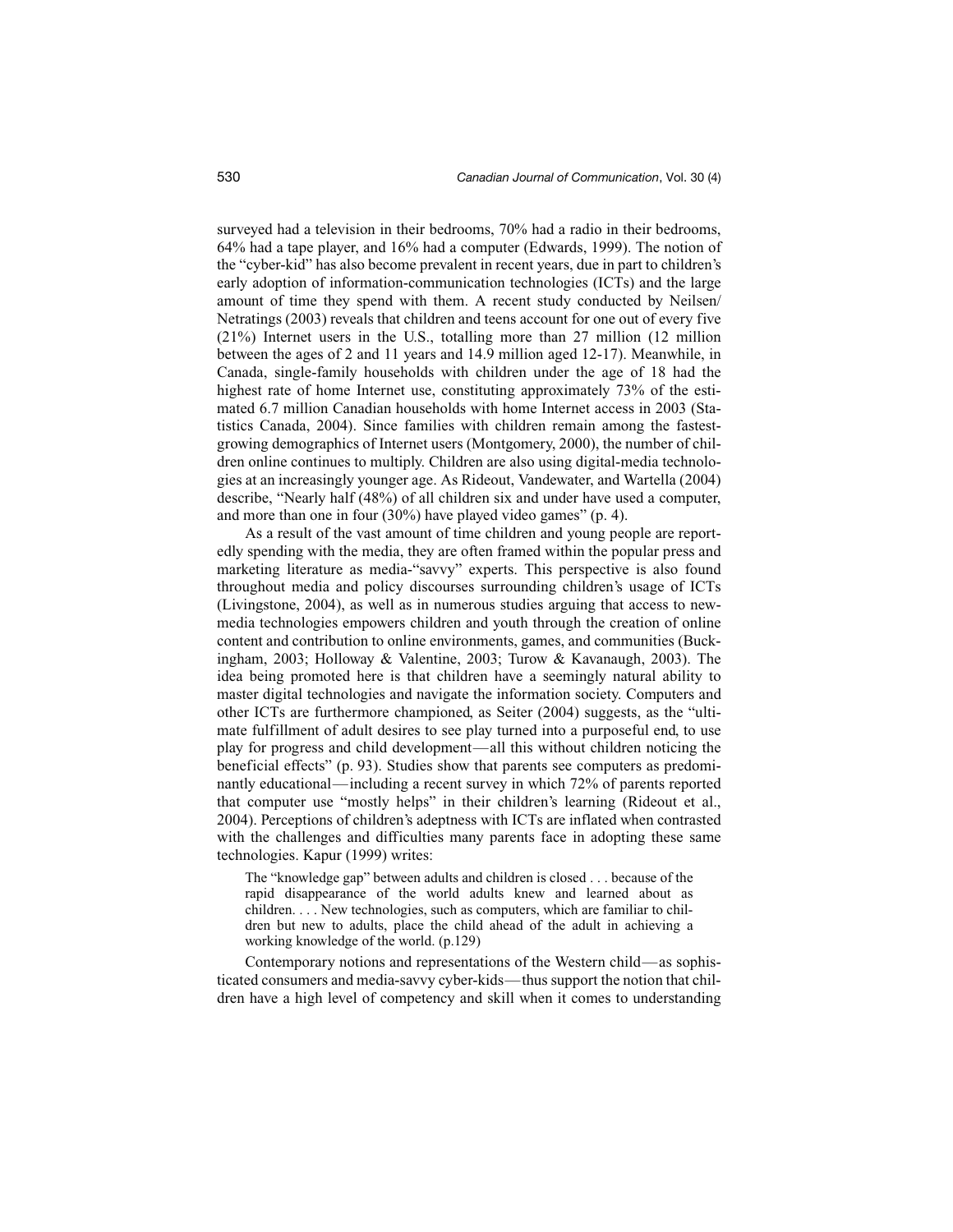cultural discourses and manipulating technologies. However, the exact extent and nature of this knowledge has yet to be clearly determined.

Recent studies of children's economic socialization, for instance, show that "although today's children and adolescents have the spending power to utilize their consumer skills, they still often lack the maturity to think carefully about buying decisions" (Valkenburg & Cantor, 2002, p. 211). Furthermore, little distinction is currently made between media- or peer-informed consumer decisions and more informed choices or "thoughtful consumer decisions" (Valkenburg & Cantor, 2002, p. 211) within either consumer-socialization research or marketing rhetoric. In addition, and in contrast with the ideals put forth by the notion of the "cyber-kid," emergent studies suggest that children's knowledge of the processes and issues associated with ICT usage might actually be quite superficial and limited. For example, in a 16-week study of children's Internet use within a publiclibrary setting, Sandvig (2000) found only nine requests for privacy policies of any kind among the 203,647 page requests submitted by children during that time period. More recently, Shade, Porter, and Sanchez Santiago (2004) report that young children have difficulty understanding questions about privacy, know very little about common Internet business practices such as sending "cookies" to track users, and often do not fully comprehend why personal information should not be divulged online. Turow (2001) reports that children are more likely than adults to give out sensitive information, particularly in exchange for a free gift or reward, and that 46% of parents are unaware that websites gather information on users without their knowing it. These findings support a growing body of academic research demonstrating the limitations of children's understanding of Internet (especially corporate-website) processes (Seiter, 2004; Shade, Porter, & Sanchez Santiago, 2004), as well as children's overall lack of critical sophistication when it comes to new media (Kline, 2001; Livingstone, 2003). They also suggest that private-industry standards for securing informed consent from child users to the terms, concepts, and processes at work within children's websites and Internet applications are inadequate at best. From the lack of attention children give to website privacy policies to their limited understanding of key legal and economic concepts, the findings of these studies illustrate the need for further inquiry into children's actual (as opposed to assumed) cyber-literacy, as well as the need to identify the exact nature and implications of the exchanges and processes in which children are engaged online.

This is not to say that new forms of interactive media and the ready accessibility of online tools and software—for the production of digital film, animation, games, webpages, and weblogs—have not allowed children to adopt an increasingly participatory role in the creation and sharing of cultural artifacts. We contend that while the proposition that young people actively engage with the mass media and to a degree forge it in their own image is a sound one, it is also one that is only ever partially realized in today's commercialized digital landscape. Ultimately, the parameters within which young people are able to manipulate and contribute to online culture are often set within a corporate framework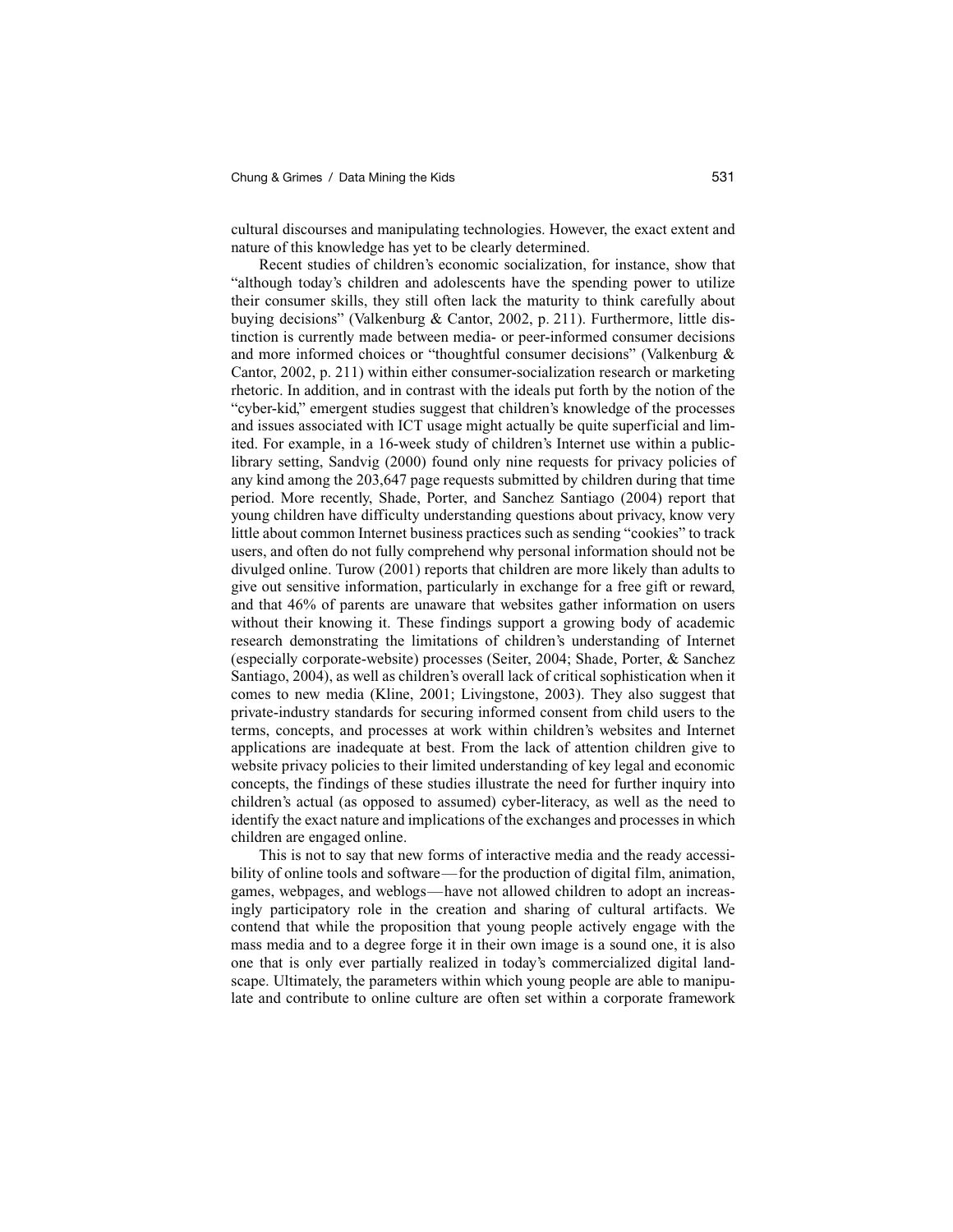that is inevitably constructed first and foremost by a desire to build profits and nurture brand identity. Popular children's websites increasingly are characterized by the substantive role played by marketing research in the development and maintenance of online activities and communities that are directed toward gathering user information and transmitting advertising messages. As barriers to accessibility and participation dissolve, distinctions between private and public space conventionally used to define and delineate childhood have also disintegrated (Cook, 2001). New media and other digital technologies—together with the forces of global capitalism—have made childhood not only "inseparable from media use," but also intimately tied to emerging forms of media and audience surveillance (Cook, 2001, p.82). This process has "intensified with the newer, more elaborate tracking techniques and organization of data made available through computers" (Kapur, 1999, p.126). New technologies and tools, such as those for data mining, are changing the very nature of consumer research through the application of increasingly unobtrusive, yet highly intrusive, ethnographic-research methods and the collection of enormous amounts of data on consumer habits, preferences, and daily activities. These practices are part of a growing trend in consumer research that Russakoff (1999) has labelled "cool hunting," a practice in which marketers "get kids talking about their taste-worlds" (Quart, 2003, p. 42). Recent market-research literature, such as that by Lindström (2003), praises under-the-radar techniques such as "community exploration, peer-to-peer marketing and viral marketing,<sup>1</sup> " as the "key ingredients" to almost every successful "tween" brand on the market today (p. 138).

"Cool hunting" in the children's digital playground manifests itself in various forms, foremost among which are the innumerable commercial game sites that offer children compelling and entertaining online spaces in which to build communities, create content, and play games. Concurrently, however, these same sites award "points," virtual currency, or similar incentives to players who fill out marketing surveys, visit sponsored sites, and participate in simple point-and-click "advergames." Although many of the more overt marketing-research methods have fallen under the mounting scrutiny of consumer watchdogs and child-advocacy groups—as well as the U.S. government's Children's Online Privacy Protection Act (COPPA), implemented in 2000—more subtle approaches to data mining remain for the most part unregulated and unrestricted. For example, no protection currently exists for information that is collected and stored in aggregate form, though detailed studies of whole demographics and interest groups is often what marketers and advertisers value most (Lindström, 2003; Smith & Clurman, 1997; Sutherland & Thompson, 2001). More and more, youth-market research is the "ongoing collection of personal information and tracking of on-line behaviour" (Montgomery, 2000), which is then stored and manipulated in aggregate form. Despite this trend, much of the policy on children's privacy in relation to marketers has been limited to the prohibition of any direct solicitation of personally identifiable information from children under the age of 13 unless parental consent is granted.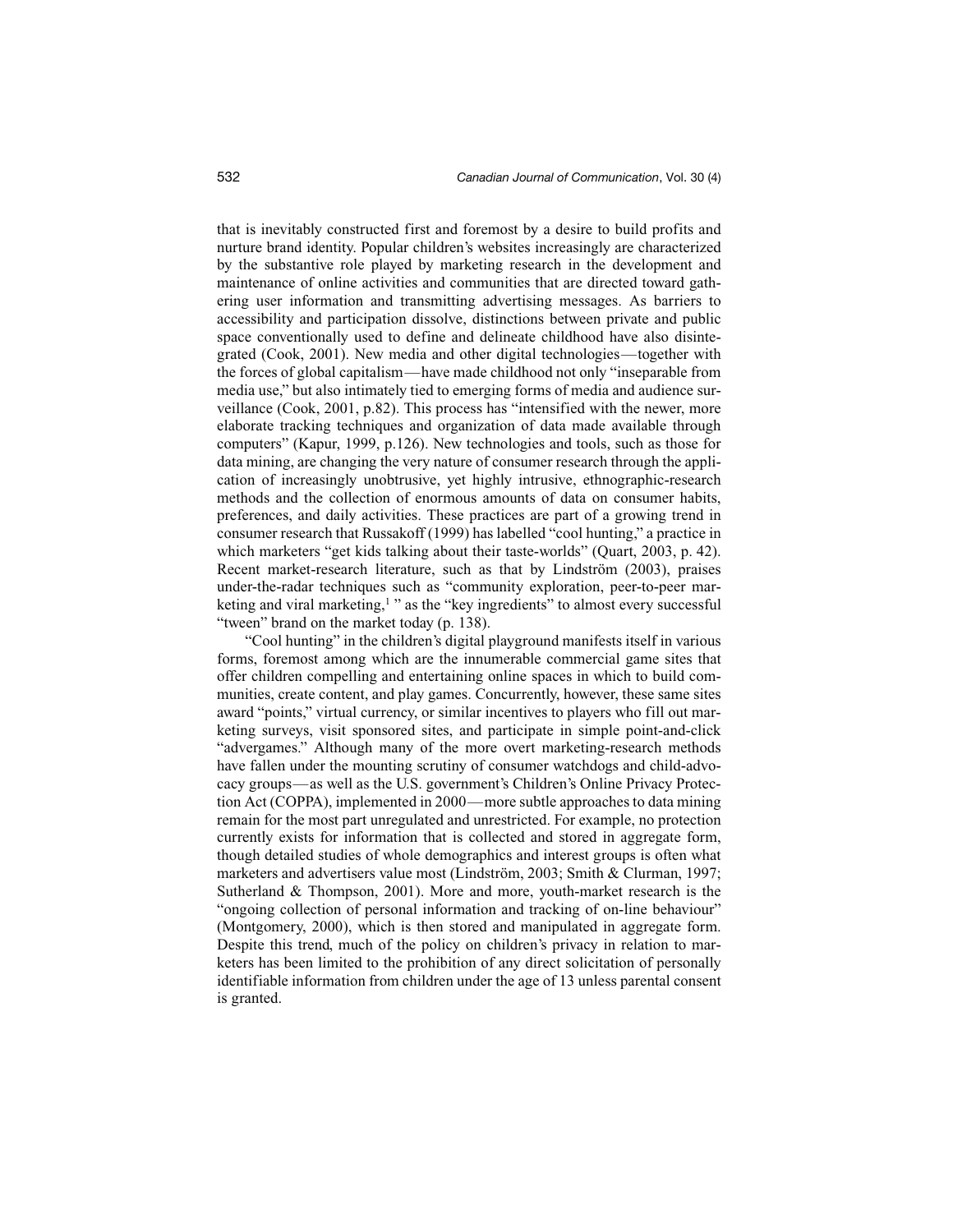Encompassed in the notion of "dataveillance," which involves the "automated monitoring through computer-readable data rather than through physical observation" (Clarke, 1994), data mining uses a range of virtual tools to draw upon raw material from any number of online or offline activities or transactions, using data algorithms to sift through large quantities of information and aid in the knowledge-discovery process (Danna & Gandy, 2002). Originally applied in the research of artificial intelligence, automated mining technologies allow for the efficient discovery of otherwise non-obvious, previously unknown information, facts, and/or relationships. The practice of data mining is enhanced through the process of extracting "operational" data and transforming it into "informational" data, then loading it into a central data store or data warehouse. Data mining techniques use specific algorithms to establish correlations or patterns in data on which decisions about future courses of action can be based. In this regard, "the raw material is the business data, and the data algorithm is the excavator, sifting through the vast quantities of raw data looking for valuable nuggets of business information" (Cavoukian, 1998, p. 4). Companies are thus able to use sophisticated user-tracking services, data-collection and data-storage technologies, and complex database algorithms to create detailed consumer profiles and map behavioural trends.

In further characterizing the online commercial environment, Danna and Gandy (2002) write, "more information is being captured in Web server logs. Sophisticated analytic and data mining software tools enable firms to use the data contained in these logs to develop and implement a complex relationship management strategy" (p. 373). The process is particularly unique, Barney (2000) argues, as it enables the extraction of unintended or unexpected "patterns and relationships, that the user may have never considered looking for" (p. 226). As he explains, data mining algorithms search through raw data, identifying trends, drawing associations, locating sequences and clusters, and constructing generalizations and categories. When networked to other databases and data warehouses, a truly staggering amount of consumer information can be gathered and processed in increasingly useful ways. As Lyon (2001) describes it, "Database marketing is now heavily involved in . . . [a] 'world wide web of surveillance'" (p. 101) or "cybersurveillance" (p. 145).

The privacy of personal information has thus become a pressing concern for users of the online environment. In 1998, a survey carried out by Georgia Tech showed how more than half of the participants had concerns about Internet privacy and security. However, only a small proportion of adult Internet users pay attention to the contents of website privacy policies and terms-of-service contracts, let alone fully understand their legal implications. In the U.S., as Turow (2003) describes, the majority of adult Internet users "misunderstand the very purpose of privacy policies" and erroneously believe that the mere inclusion of a privacy policy indicates that the website "will not share their personal information with other websites or companies" (p. 3). In the case of young children, who are even more likely than adults to divulge personal information in exchange for a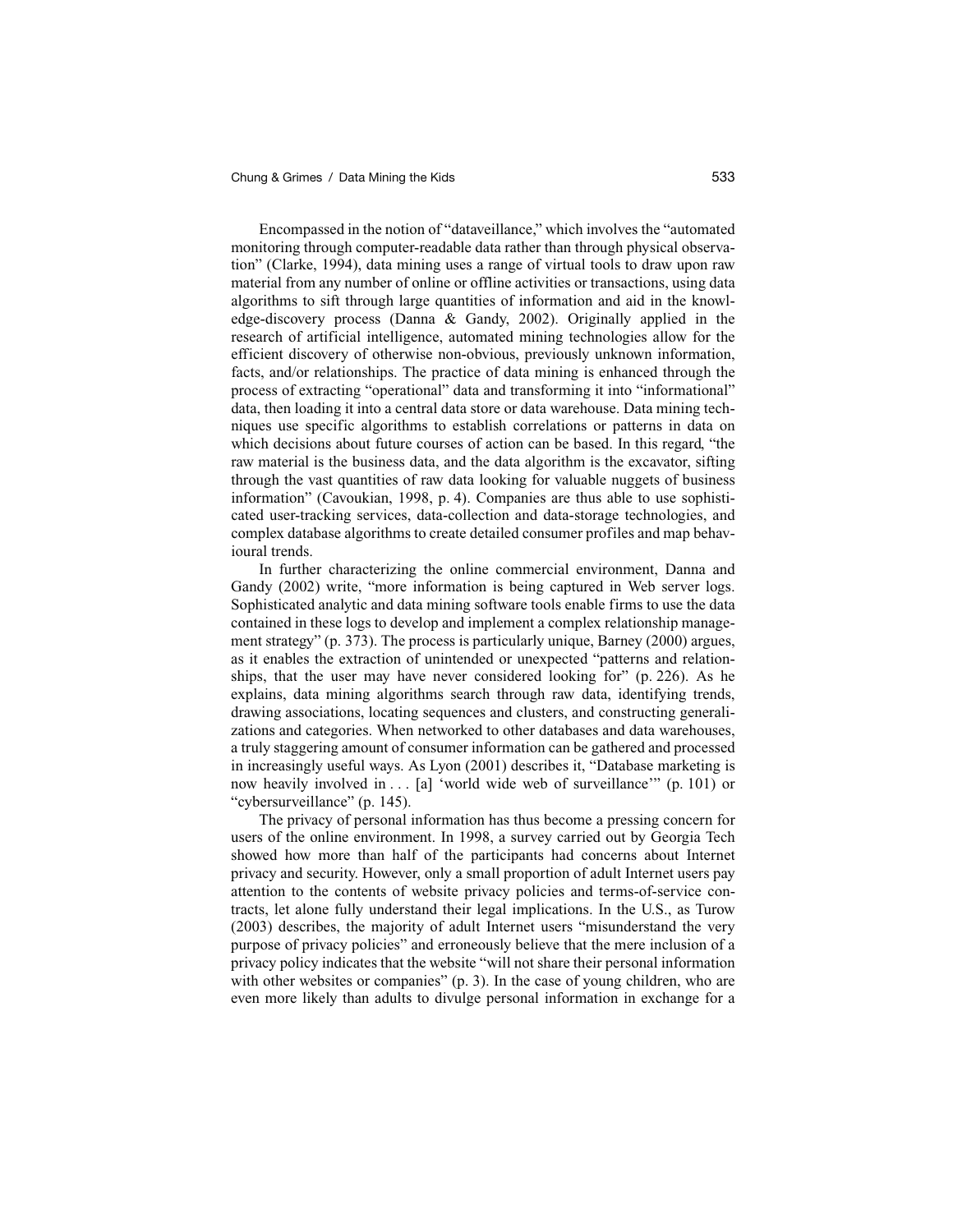reward or prize, for example, the question of whether informed consent is secured and whether user rights are protected within the online context becomes even more doubtful and problematic. These issues have been recently brought to the forefront of policy agendas in the global arena (e.g., by the UN Convention on the Rights of the Child or the U.S. Federal Trade Commission). We will now focus briefly on two recently implemented frameworks—namely, the Children's Online Privacy Protection Act (COPPA) in the U.S. and the Personal Information Protection and Electronic Documents Act (PIPEDA) in Canada—that reflect how government agencies have addressed privacy issues, combining consideration for children's rights with facilitation of the online economic activities of private industry.2

In response to growing public debate over the commercialization of children's online spaces, COPPA was passed by the U.S. Federal Trade Commission (FTC) in 1998, taking effect in April 2000. COPPA established new laws regulating the relationship between marketers and children online, requiring that commercial websites aimed at children under the age of 13 conform to a variety of guidelines aimed at regulating children's interactions with marketers online. Included in this new set of laws is the requirement that children's websites (both those directly aimed at children and those that knowingly gather information from users under the age of 13): (a) give parents notice about their data-collection activities; (b) obtain verifiable parental consent prior to collecting information from children; and, (c) provide parents with access to any information collected from their children, as well as the opportunity to discontinue any further uses of the data collected (U.S Federal Trade Commission, 1998; Montgomery, 2000). One of the most important shortcomings of the act is its narrow definition of privacy and what constitutes personal information. For instance, the COPPA laws apply only to personal information from a child in identifiable form and do not take into account data collected and stored in aggregate form.

In response to Canada's challenge finding a balance between the private sector's progressions in information technology and data management, the Parliament of Canada passed a law in 2000 to outline national rules for private-sector collection, use, and disclosure of personal information. Known as PIPEDA, this legislative framework for data protection encompasses internationally agreedupon principles whereby an organization in the private sector

must be accountable for all personal information in its possession; should identify the purposes for which the information is processed at or before the time of collection; should only collect personal information with the knowledge and consent of the individual; should be open about its policies and practices and maintain no secret information system . . . (Bennett & Grant, 1999, p.6).

Full implementation of the legislation came into effect at the start of January 2004. Yet as Barney (2000) suggests, Canada's privacy policy "does not even contemplate that the digital collection, use, and exchange of personal information is something that perhaps should be fundamentally limited" (p. 229). It merely requires that companies state their purpose and obtain some form of consent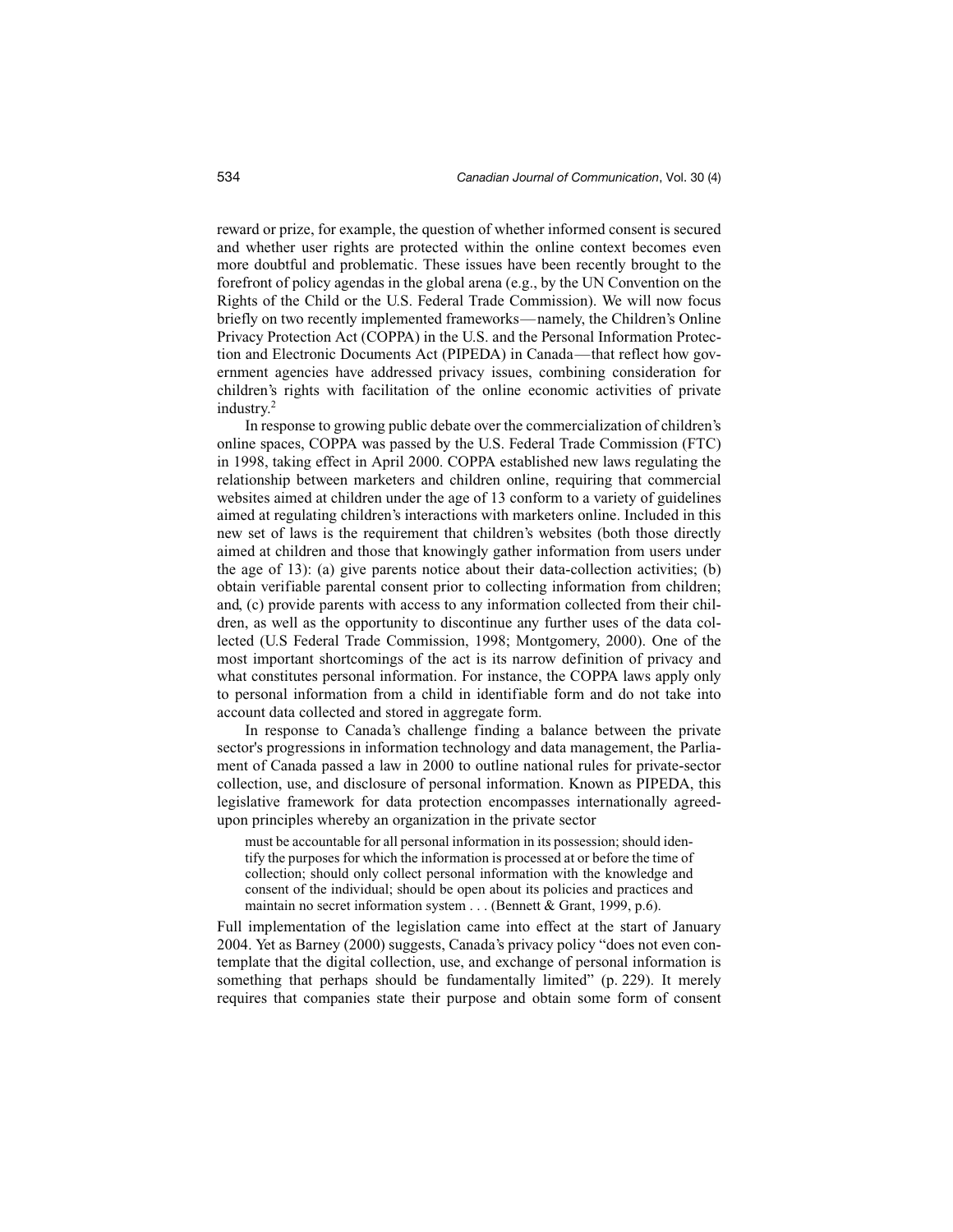before collecting data from consumers. Furthermore, the only mention of minors in PIPEDA is found in Clause 4.3 Principle 3, which states, "Seeking consent may be impossible or inappropriate when the individual is a minor, seriously ill, or mentally incapacitated" (Department of Justice, 2000).

A comparative analysis of these two policies reveals a set of complementary strengths and limitations. While the U.S. has shown exemplary progressiveness and forward thinking in terms of formulating a legislative framework to recognize and pay attention to the human rights of children (in this case, privacy rights), the Canadian legislation (PIPEDA) recognizes emerging problems and dimensions for consumers' rights within the context of online economic activities. COPPA fails to adequately define and address the full spectrum of commercial transactions that are taking place within children's online environments (through a very limited approach to privacy and what constitutes personal information). PIPEDA, meanwhile, fails to give sufficient consideration to children who are perhaps unaware or unable to enter into informed legal contracts. A more comprehensive approach would combine the aforementioned strengths of both acts, while omitting the oversights that have thus far limited the potential effectiveness and impact these frameworks might otherwise possess. In other words, these existing policies fail in different areas to offer adequate protection and promotion of children's rights online. For children's digital play spaces to truly promote and protect the rights of the child within economic contexts, an amalgamation of the principles of these two countries' legislative responses to children would be required.

#### **Data mining and ethical dimensions to privacy**

To better understand the processes at work within commercially owned children's websites, we draw upon the results of a year-long, multi-case, embedded case study of seventeen online game sites popular among contemporary children and youth (Grimes, 2005). Cases were selected based on rankings measuring the online destinations most frequented by "children" (aged 2-12 years) and the more general category of "youth" (users under 18 years), as reported by Internet audience-research firms Nielsen/Netratings (2002) and Hitwise (Greenspan, 2003). Not surprisingly, the case-study findings support previous work by Kapur (1999), Montgomery (2000), and Cook (2001), among others, who identify the Internet as the site of an increasing amalgamation between children's culture and marketing initiatives. Almost all of the children's sites analyzed incorporated advertisements and market-research strategies into child-oriented games and entertainmentdriven content. In the most extreme case included in the sample, Neopets.com, a site that claims over 22 million young members worldwide (39% of whom are under the age of twelve) ("Neopets Press Kit," Neopets, Inc, n.d.), aggregate information about player demographics and online behaviour was packaged and sold to clients and trade publications within children-focused industries in the form of demographic studies and youth-trend reports. In her own study of this particular website, Seiter (2004) contends, "Instead of selling a media product itself, NeoPets is selling information about the children and young adults who are its fans" (p. 98). In another case, that of the Barbie/Mattel webportal Everything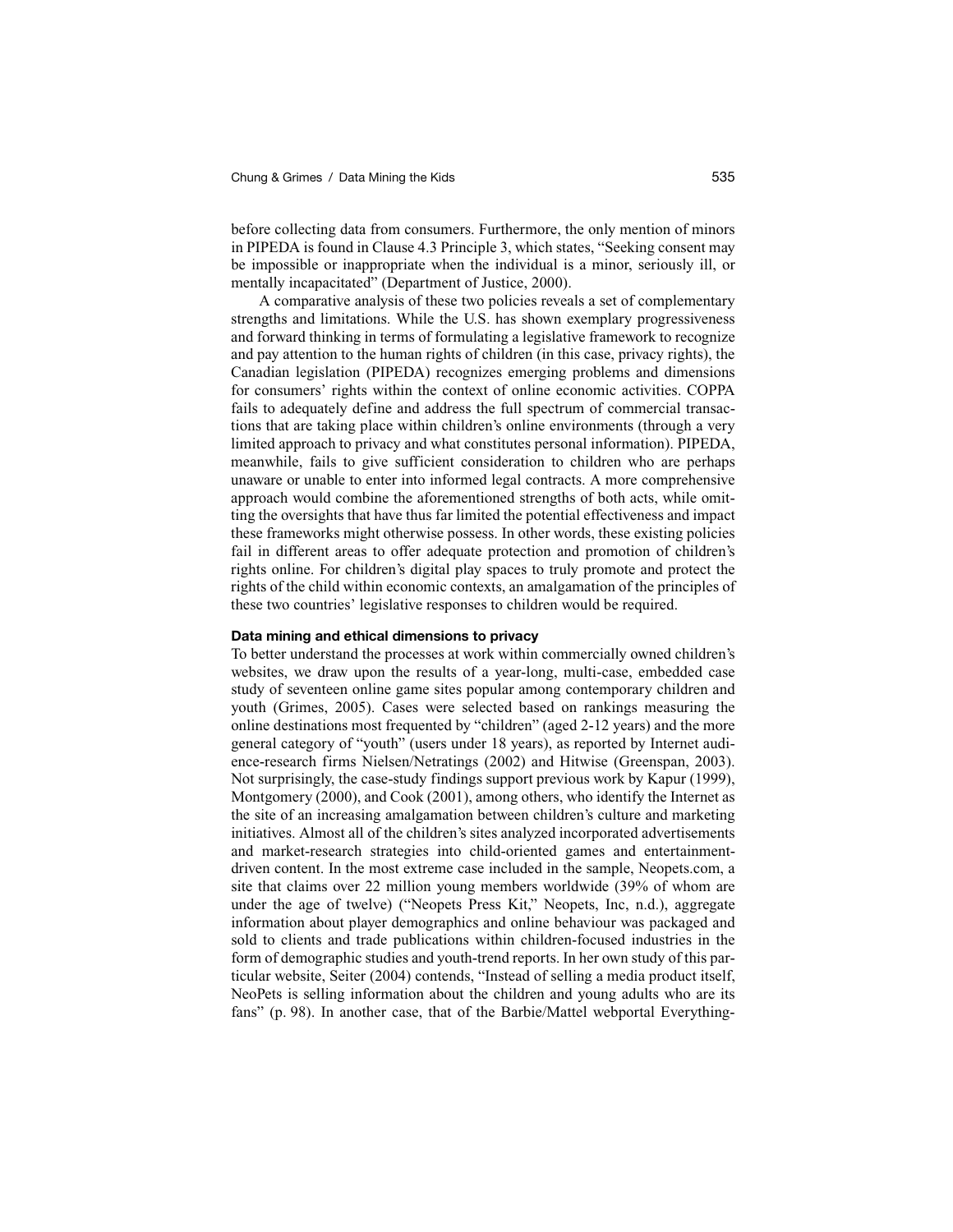Girl.com, the site operators are able to measure user preferences through branded "select your favourite" games and personality quizzes. The webportal includes separate areas or mini-sites for each of Mattel's girls' toy brands; mini-sites from this portal recently ranked first (Diva Starz mini-site), third (Polly Pocket minisite), and fourth (Barbie mini-site) among the five online destinations most visited by children aged 2-11 (Nielsen/NetRatings, 2003).

To participate in these sites, users must first sign up for a free membership by disclosing a limited amount of personal information and creating a unique online identity. Nearly all of the sites reviewed collected some form of personally identifiable information from the player—e-mail address, date of birth, and gender being the most common, though some also asked for the user's name and at least some components of their home address, such as state/province, country, or zip/ postal code. This condition of play is in accordance with the classic virtual-community requirement articulated by Kollock (1996), namely, that trust be built or facilitated among users via persistent member identities. It also allows the companies to follow and record users' behaviours and preferences as they move through the sites, through both covert tracking software and more obvious forms of market research that are often firmly integrated into the site content. Neopets.com, for example, awards users who complete surveys on a wide variety of topics and product preferences a large number of "Neopoints" (the currency required to purchase food and items for the virtual pets at the centre of the Neopets game), and attracts up to 8,000 young respondents a day. The EverythingGirl.com site rewards players who complete a weekly selection of "featured games"—most of which consist of little more than product-preference surveys—with "Pippa-Points" that users can apply to the purchase of "Charms" (all of which feature one of Mattel's branded characters, such as Barbie or Polly Pocket) for a virtual "charm bracelet." In another instance, Kraft Foods' Postopia.com site encourages players to earn "Postokens" by submitting a "code" found on the inside of specially marked boxes of child-oriented Post cereals (including Fruity Pebbles, Alpha-Bits, and Oreo O's). By integrating research protocols with features of the game play, as in the case of Neopets.com and EverythingGirl.com, or with consumer incentives to buy the very products being promoted on the site, as in the case of Postopia.com, the sites motivate users to provide a continuous supply of personal information and other useful market-research data.

Facilitating the corporate appropriation and commodification of children's submissions and responses to these sites are end-user licence agreements (EULAs) or terms-of-service (TOS) contracts. Participation in the vast majority of the websites reviewed required young users (and/or their parents, though little is in place to ensure that parental authorization is legitimate) to first agree to sweeping terms-of-service contracts that void them of any rights over their contributions or communications (Grimes & Shade, 2005). For example, the terms-andconditions contract found on the EverythingGirl.com website provides a detailed overview of the various ways a child's contributions may be used by the site owners once copyrighted: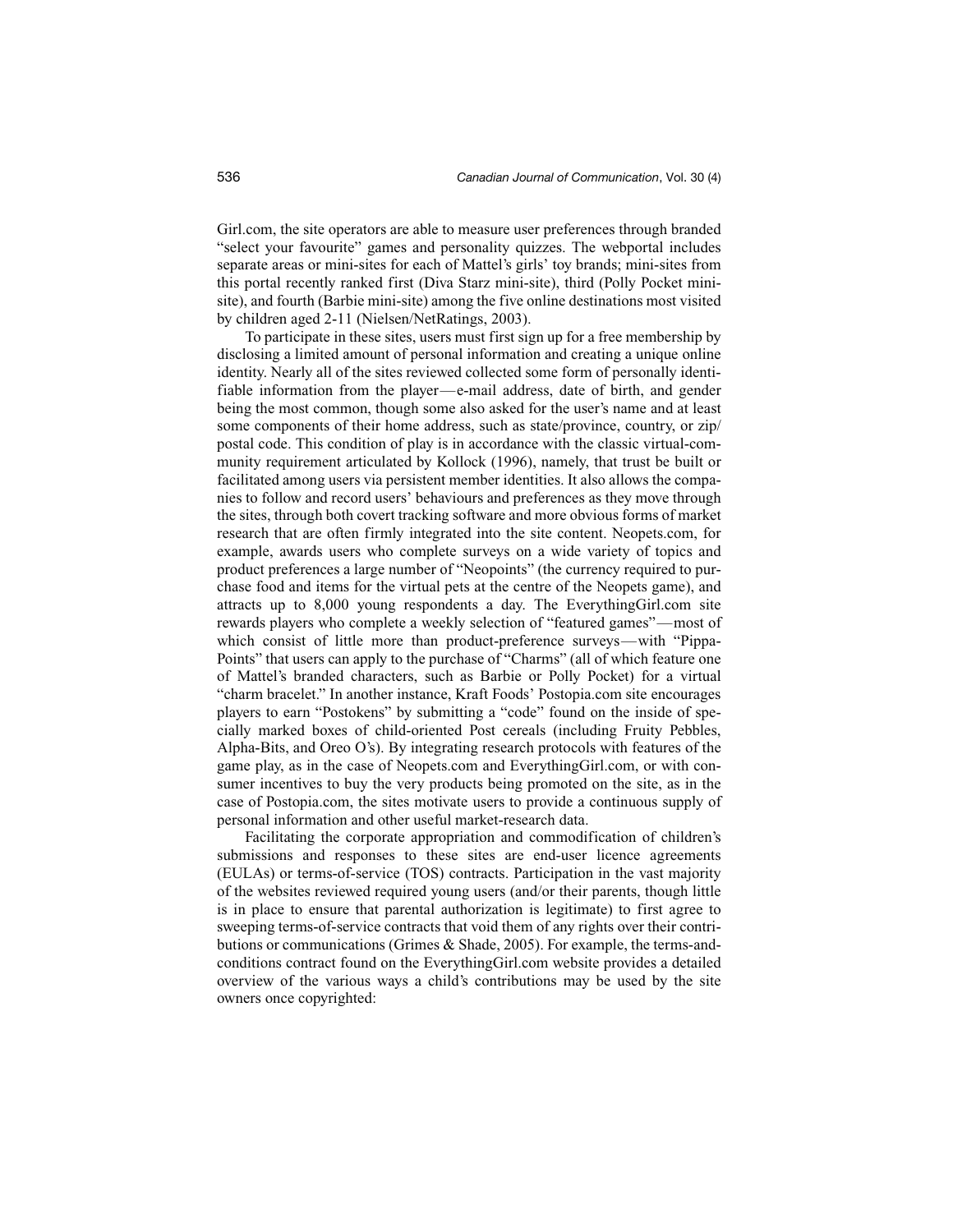## Chung & Grimes / Data Mining the Kids 537

You grant Mattel a non-exclusive, royalty-free, perpetual, irrevocable, and sublicensable right and license to reproduce, distribute, publish, transmit, modify, adapt, translate, display, distribute [sic], sell, license, publicly perform, prepare derivative works based upon, and otherwise use or exploit Your Submissions throughout the world in any and all media. (Mattel Inc, 2003)

In other words, these kinds of terms-of-use contracts ensure that the valuable user data mined from user responses, submissions, and online interactions and behaviours becomes the exclusive and unlimited property of the website owners. This condition of use has proven quite lucrative for companies like Neopets, Inc., whose revenue is in part derived from the aggregate demographic data sold to marketers and members of child-oriented industries in the form of youth-marketresearch reports (Grimes & Shade, 2005). With an executive team drawn from the online marketing-research industry, including alumni from OpinionSurveys.com and Netmagic, Neopets Inc.'s annual "Youth Pulse" research reports have become a staple resource for Fortune 1000 companies targeting children and youth, as well as industry news sources such as Advertising Age magazine (Grimes & Shade, 2005). The company boasts a large portfolio of high-profile clients, including Mattel, Lego, General Mills, McDonald's, and Disney, as well as a number of international advertising agencies ("Neopets Press Kit," Neopets, Inc., n.d.).

In this respect, children's sites such as Neopets.com represent a new sustainable revenue model for online communities—that of transforming community members into a stable resource for market-research initiatives—in addition to profiting from more established revenue models. It is in this sense that the users themselves are transformed into commodities. Data mining technologies, as Mosco (2004) writes, are used "to refine the process of delivering audiences of . . . computer users, to advertisers. Companies can package and repackage customers in forms that specifically reflect both their actual purchases and their demographic characteristics" (p. 158). In this way, Internet users are reduced to mere audience commodities (Smythe, 1981), as the use value of users' online experiences and relationships are made subordinate to the exchange value of packaged user-trend reports and data-mined demographic profiles. The users thus become alienated from the digital products of their online interactions and activities, which are aggregated and reconstituted in commodity form as the intellectual property of marketers and website operators.

The increasing use of data mining techniques prominently highlights a new set of ethical dilemmas for the privacy debate. As far back as the 1980s, advances in data-matching and information-sharing across public- and private-sector organizations facilitated the intersection of commercial and administrative domains. The fallout has been that a growing number of interlocking institutions and agencies have come to possess the ability to assemble data images which do not simply follow, but are actually capable of preceding, embodied persons (Stalder, 2002). The formation of and increasing reliance on data images to execute digitally based discriminations present a serious threat to those from whom data is originally derived, as well as for those to whom the images and abstraction are applied. Danna and Gandy point out that there is a margin of error in this process. Within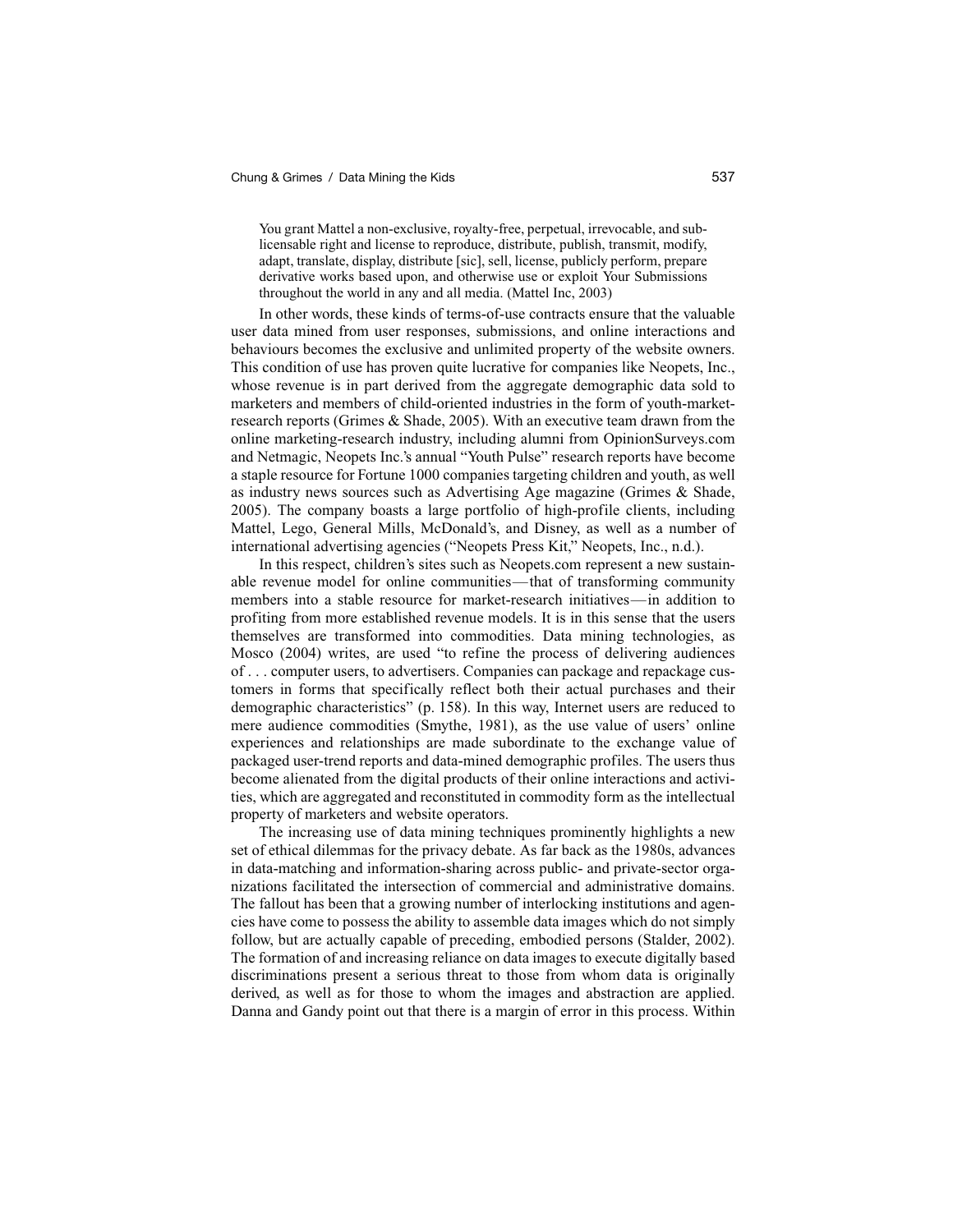the context of socially sorting individuals based on their data representations, "given the room for error in data, it is unlikely that a recommendation based on a predication will precisely capture the needs of an individual consumer. Data stored in a record will never be able to truly represent a complex autonomous individual" (Danna & Gandy, 2002, p. 379). We believe that the implications of surveillance practices made possible through networked information and communication technologies simultaneously problematize and call for a continued discourse of definitions of privacy that take affirmations to embodied persons as their primary object of identification. The use of individual data in aggregate form can be seen in the end products of many "cool hunting" initiatives, including Neopets.com's popular "Youth Pulse" reports (Grimes & Shade, 2005).

At the heart of the privacy debate persists the presumption that a direct connection between embodied individuals and their data can be discerned, implicating as a natural consequence the importance of consent in the formulation of privacy policy or norms (Vedder, 1999). Within Vedder's formulation, the argument is that an individual person should have the right to consent to how data is abstracted from the digital traces of their activities. This again suggests that the manipulation of such information in the absence of consent constitutes an infringement of privacy norms. As Vedder points out, the flaw in the practices of many websites engaged in data mining activities is that they exclude the social act of granting consent to the use of personal data. Among the many examples where these practices are applied, including EverythingGirl.com, consent is implied, and incentives are offered in exchange for the personal information and product preferences of its young users. Although these sites describe much of the information collected as "non-personally identifiable," data mining software operates on the basis of open-ended queries, abstracting individuated information into aggregate forms. Open-ended queries are used because data mining functions on the basis of "discovery," where pattern-matching and other algorithms seek out relationships in data that were not necessarily anticipated prior to data manipulation (Tavani, 1999). Consequently, data mining is to be distinguished from more traditional patterns of information retrieval, in that it is based on implicit searching techniques that use non-predictive queries, serving to construct new and uncertain aggregated images from data warehouses.

An important distinction must be made between the domains of public and personal information. Whereas personal information is commonly understood as corresponding to the intimate sphere–one's personal data, including birth date, gender, and postal code, for example–public information is not associated with any such degree of intimacy. However, there needs to be a further distinction, between "personal," or "intimate," privacy and information privacy. Personal or intimate privacy pertains to one's ability to protect against violation or exploitation of information sought prior to an intervention. In contrast, information privacy is based on data gained from pattern-matching algorithms that function to develop data images in the first place. In the business practices of at least one of the cases reviewed, Neopets.com, the company was found to collect, process, and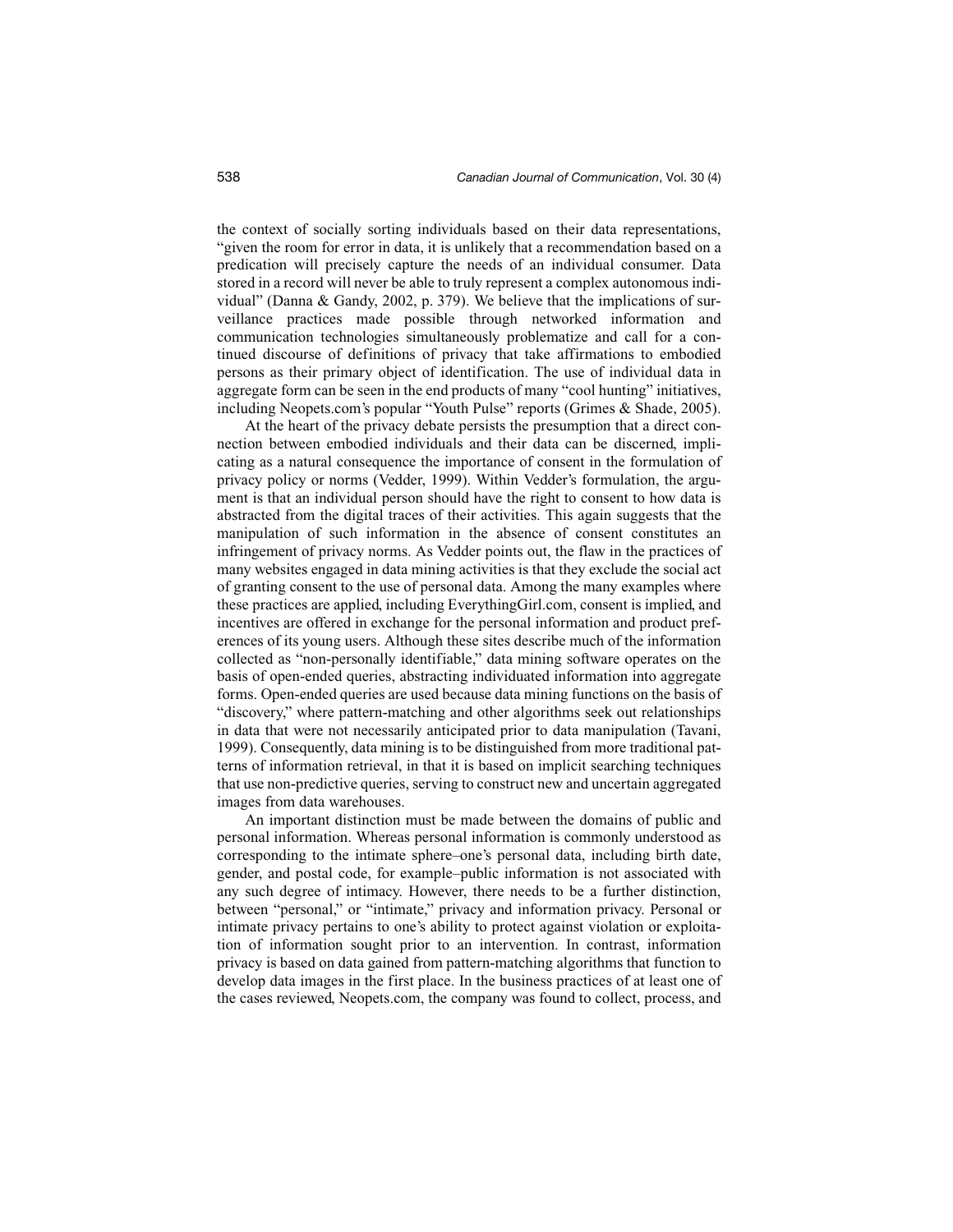sell its users' data in aggregate form as "Youth Pulse" reports (Grimes & Shade, 2005). While this particular practice was not evident in the other cases reviewed, including EverythingGirl.com and Postopia.com, the incorporation of "product preference" games and the community-development tools prevalent among these sites nonetheless points to a similar set of processes at work, albeit at a seemingly internal level. Advertisers and corporations are thus able to construct highly targeted marketing campaigns that use the players' own personal information and behaviours to guide in the development and design of marketing initiatives, as well as to drive new forms of digital discrimination. The discussion will now turn to the wider implications of these processes and how digital discrimination can result in both weblining and the social sorting of individuals.

#### **Implications and tradeoffs to site access**

The delineation between types of information and the various forms of privacy is critical to identifying whether data has the potential to become information that carries wider implications such as the social sorting of individuals, which leads to digital discrimination. Here we think it is important to consider the caveats of Moor (1997) in his discussion of normative privacy rights. "Normative privacy rights" describe a type of privacy that "can be lost but not violated," because there are no specific "norms—conventional, legal, or ethical—which proscribe one's right to be protected" (p. 30). Moor claims that an individual "has normative privacy in a situation with regard to others if and only if in that situation the individual . . . is normatively protected from intrusion, interference, and information access by others" (p. 30). Although not all data mining practices violate normative privacy rights, certain aspects of the practice need to be further analyzed by other researchers. Moor (1990), for instance, argues that data mining activities result in the alienation of information from the context from which it was mined. When companies mine data to produce profiles of their users to facilitate and expedite the online experience, for example, the context would be evaluated positively by most standards. Yet when the same data is mined for purposes of consumer research and marketing, perhaps by an Internet page that releases or sells the personal information of a user to an external market-research company, the context or situation changes in a practical and an ethical sense. The point is that what counts in the formation of normative privacy guidelines is the situation or context, not the specific information being mined. On Neopets.com, for instance, permission to participate in opinion surveys and divulge information to Neopets.com sponsors is included as part of the parental consent form (which parents of participants under the age of 13 must sign and send in to the site before the child is allowed to participate in the more interactive components of the site), under the guise that these activities "help keep Neopets free for everyone" ("Neopets Parental Consent Form," Neopets, Inc., n.d.). Surprisingly, many parents willingly agree to these conditions and grant consent on behalf of their child. As Rodgers (2004) reports, "The company gets between 400 and 600 such consent forms faxed to its offices daily and more come through a P.O. box." What results from this collection and use of personal data by marketers is the clustering of pop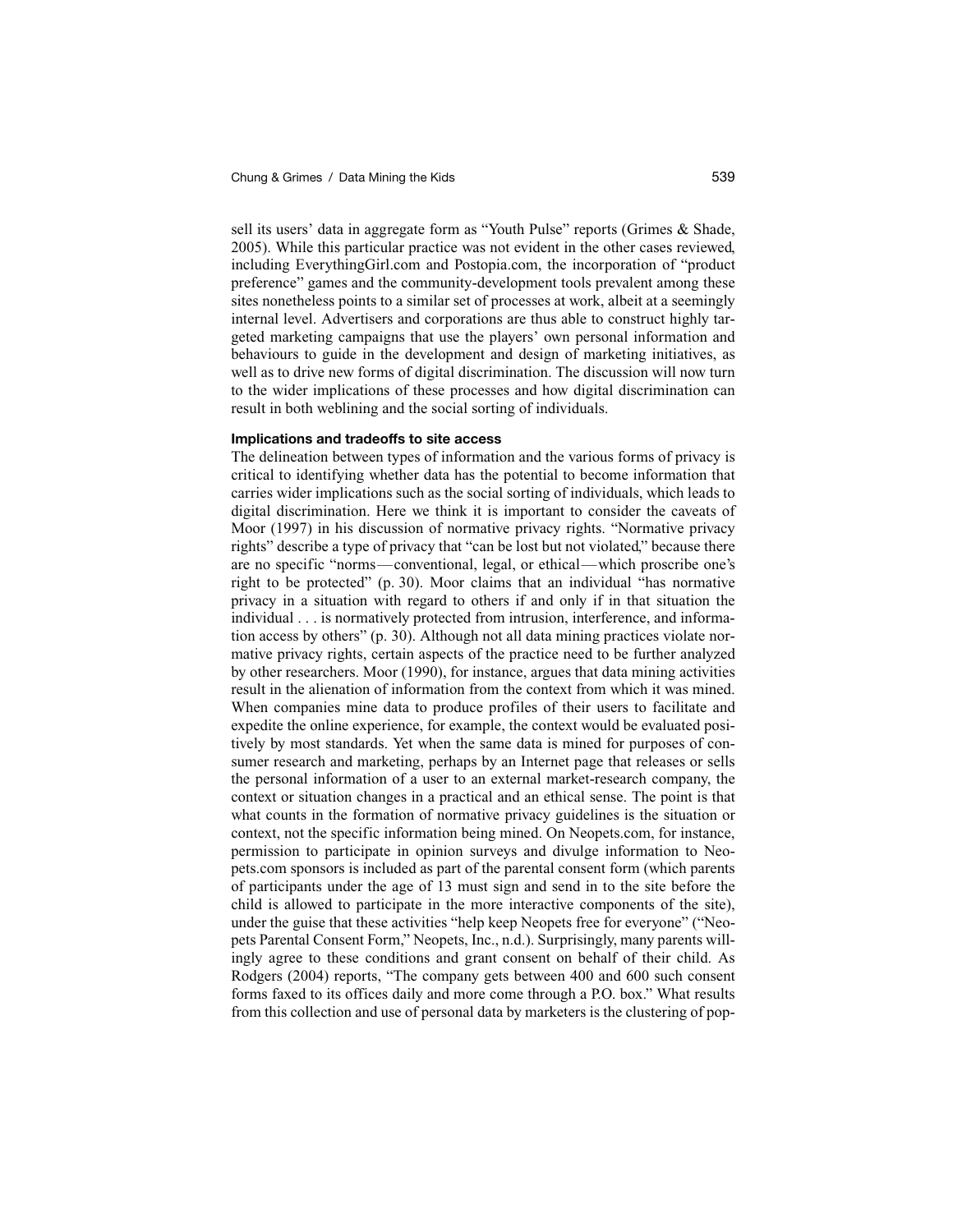ulations according to geodemographic type. This is where the social sorting occurs, where "using such clusters in conjunction with postal [zip] codes, marketers sift and sort populations according to their spending patterns, then treat different clusters accordingly" (Lyon, 2003, p.14). The differential treatment of service is known as "digital redlining" or "weblining." In these instances, "customers are classified according to their relative worth" (Lyon, 2003, p.14).

Considering the trends toward increased data migration these insights prove instructive in understanding the changing nature of the privacy debate. As is often the case, individuals may grant consent for their data to be mined for one purpose and in one context, but when this data finds its way into other mining operations, the context changes. Since much of the activity surrounding advocacy for privacy protection still congregates along the axis of personal-data protection, it is problematic that many data mining applications, which function to render visible new categories of individuals, cannot be anticipated by any one individual. The expansion of searchable databases and the development of sophisticated networked infrastructures change the context in which different solutions are needed. For these reasons, affirmations to privacy norms and personal-data protection are not capable of ensuring the very principles to which they aspire. The issues of informed consent and the user's understanding of the concepts involved in personal-data transactions are particularly significant when the user group in question consists of minors (Grimes, in press). Given the sophistication of corporate data mining capabilities, the assumption that children have a sufficient level of understanding and experience of concepts such as privacy, personal information, and intellectual property ownership to consent to data mining activities is highly unrealistic. Despite the pervasiveness of the myth of the savvy "cyber-child" discussed earlier, it remains questionable whether it is reasonable to expect children to have the skills and knowledge required to understand the concepts and implications of many of the clauses and items found in privacy policies and EULAs assuming, of course, that they are inclined and able to read through these lengthy and difficult texts in the first place. It is also unclear whether current contract laws in Canada, the U.S., and elsewhere even allow corporations to enter minors (either directly or through parental consent) into legal agreements of this kind. Nonetheless, children and their unique legal status as minors are granted very little special consideration in terms of how privacy policies and EULAs are currently formulated and applied (Grimes, in press). The failure of these sites to address children's special legal status within contract law is particularly problematic, as often minors' contracts (especially those for goods or services not deemed to be necessities) are considered void or at the very least voidable by Canadian and U.S. courts.

Data mining practices thus present a paradoxical situation. While the abstraction of personal data into aggregate profiles tends to mitigate claims to the protection of personal data, those aggregate profiles may be applied against the persons from whom the data was originally abstracted. In one context, the identifying categorical characteristics found in user profiles (e.g., one's birth date and postal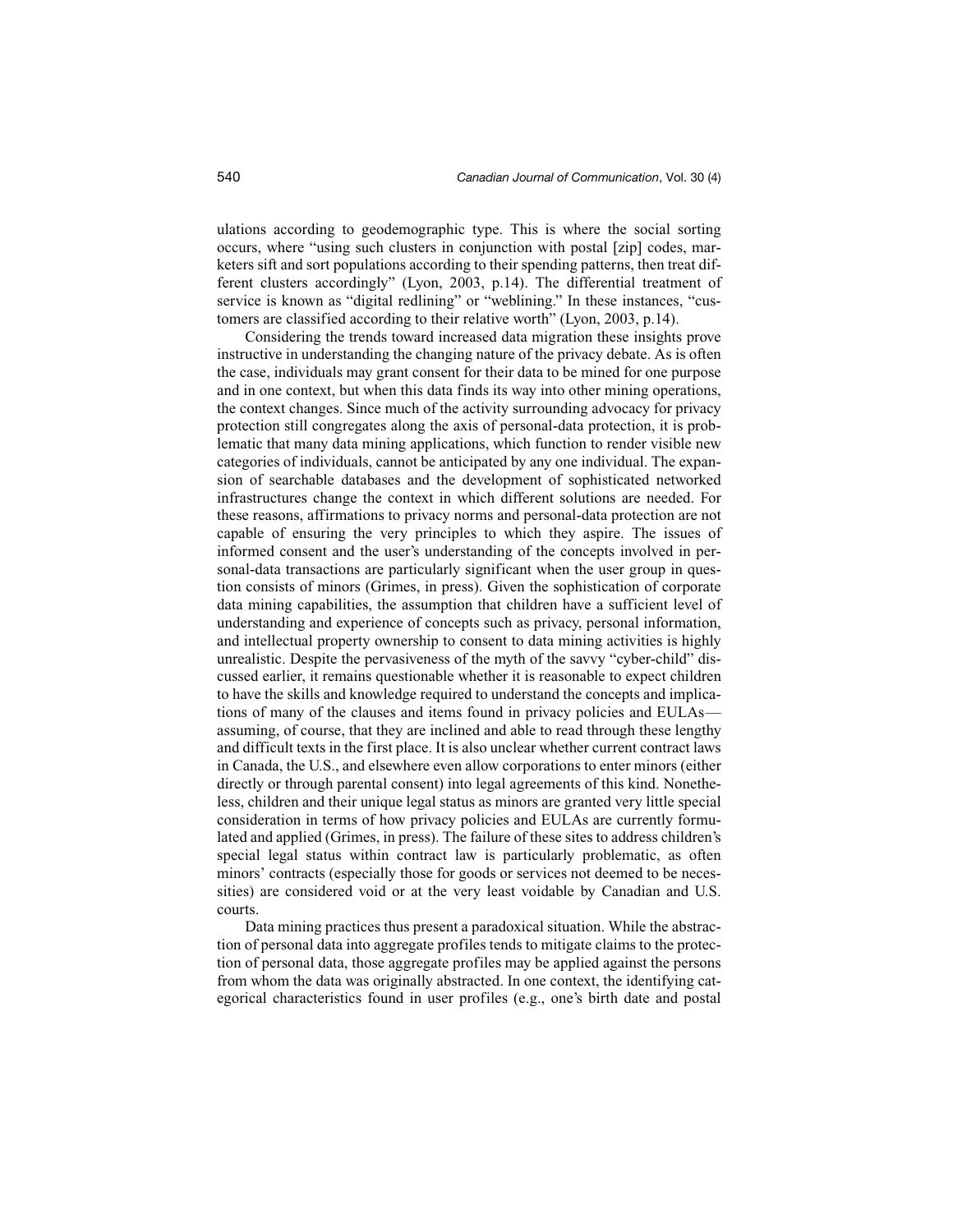code) may serve to facilitate an efficient and accurate online surfing experience, but in another context, identifying characteristics carry the potential to influence what Lyon (2003) refers to as the "social sorting" of individuals. In this instance, "the resulting classifications are designed to influence and to manage populations and persons thus directly and indirectly affecting the choices and chances of data subjects. The gates and barriers that contain, channel, and sort populations and persons have become virtual" (Lyon, 2003, p.13). These processes and patterns are not unique to electronic information exchange, but data-warehousing and data mining techniques have greatly enhanced the scope to which such procedures apply.

Data images and private-sector profiling have material consequences for embodied individuals. Seeking to accommodate the categorical nature of contemporary surveillance it should not be forgotten that data images are derived from the traces left by embodied individuals. For this reason, a re-configured conceptual approach to privacy is required that can simultaneously account for context and personhood. What is needed is a conception of privacy that, in the words of Lyon (2002), considers personhood as central to its operation but that cannot be reduced to the individualistic level. In this vein, Vedder (1999) advocates the notion of "categorical privacy" as a set of normative principles or values that is irreducible to the level of individual privacy but that remains cognizant of the "individual constitution" of social sorting. Categorical privacy takes the protection of the individual as a central concern, but it emphasizes the generalized properties of categorical images and how they present serious threats to the lives and life changes of embodied persons. Of even more importance is the contention that, while remaining in the moral-legalistic framework of privacy, the shift in discourse from individual to categorical privacy signals a wider connection with normative principles such as social justice, equality, and fairness. Indeed it was these social attributes that Lyon (2002) had in mind when he called for clarity on what constitutes human dignity and social justice within categories and codes gleaned through contemporary surveillance systems.

A first step toward a more comprehensive safeguarding of human rights issues online is a serious interrogation of two interrelated concepts: fairness and awareness. Those who wish to use the services of any of the websites mentioned are not permitted to opt out of the data-collection system without being denied access to the site's activities and features. Furthermore, it is unlikely that users, especially children and young teens, are actually aware of the fact that their data is being compiled on such a grand basis. Studies into young people's online behaviours suggest that children hardly ever access website privacy policies (Sandvig, 2003), which are at any rate often laden with legal and technical jargon that is difficult for even adult readers to fully comprehend. The contentious nature of EULAs, which claim sweeping and irrevocable ownership over all that is said and done within the sites, further problematizes these issues, in that the ambiguous and seemingly ubiquitous reach of "terms of use" contracts have thus far allowed website operators to comply to existing children's privacy laws (where applicable)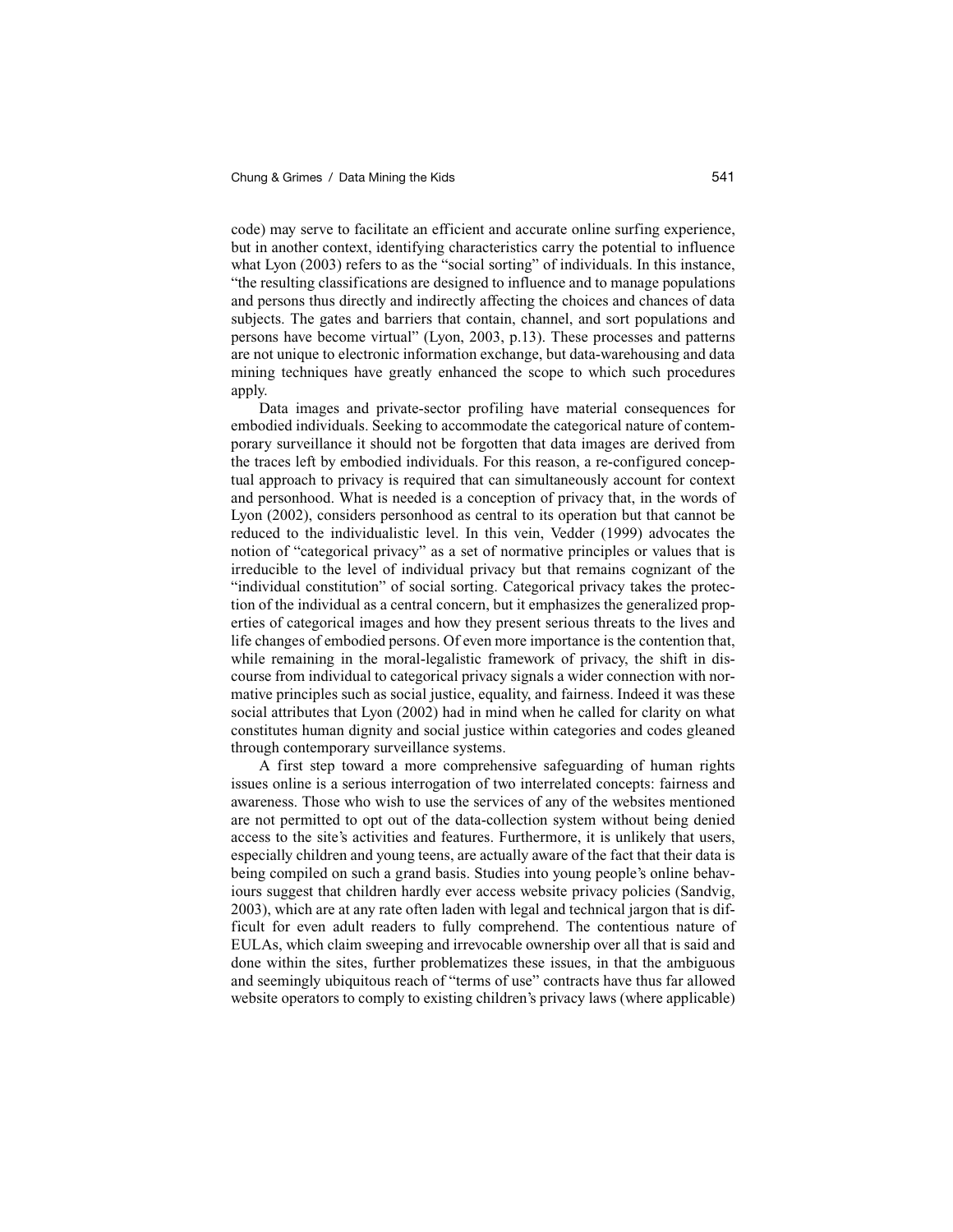on the one hand, yet to accumulate vast databases of richly detailed user information on the other. Though social conceptualizations of intellectual property, privacy, and personhood are being challenged by adult Internet users in various arenas, these same debates are rarely applied to children's online spaces. While it may be more difficult to imagine knowledge of children's play habits and social interactions as a highly valuable commodity, the reality of the \$115-billion children's consumer market and the massive revenues collected by children's marketers prove otherwise. Awareness of the intermediary role data mining and market research play in the relationship that exists between children playing online and the continued growth of children's commercialized entertainment is crucial to understanding the consequences of the processes that unfold within the children's digital playground.

## **Conclusion**

In reviewing the ethical dimensions of data mining practices found in children's online game communities, it becomes apparent that if children's rights online are to be truly promoted and protected, a fundamental shift must first take place in the way that operators of websites for children adapt to COPPA in the U.S. and PIPEDA in Canada. While privacy policies and EULAs are now commonplace features of children's websites, they are rarely given the high visibility and degree of attention that they deserve. To ensure that these important legal contracts are not overlooked by users, they should be more prominently displayed on the site or more fully integrated into the primary content of the site (for example, a game could begin by taking users through the terms and conditions and privacy clauses in a fun but informative way). Furthermore, every effort should be made to facilitate children's understanding of the various legal aspects of the contracts they are asked to enter into. While children's-site designers are extremely talented at creating games and spaces that children are drawn to and deeply connect with, EULAs and privacy policies are not articulated in a language that is accessible to young audiences. A more child-friendly approach, such as that adopted by the UN in their articulation of the Convention on the Rights of the Child, would include both a child-friendly and adult version of the EULA to ensure that both children and their parents are able to access and understand the exact nature and scope of the terms and conditions they are expected to agree (and submit) to.

In establishing guidelines for an online community, policies are often in place for such practices as codes of conduct, membership requirements and communications style (Preece, 2000). As we have seen in the case studies examined above, policies (particularly EULAs) now also include clauses for copyright protection, as well as intellectual property claims over the entirety of the site's contents (including those contributed by the user), aimed at generating profit and brand management, rather than fostering community interests. As online communities become increasingly important arenas for social development and cultural participation, the opportunities they provide to both users and commercial operators will continue to expand. So too, however, will underlying tensions between human rights and current market-research practices expand. The economic models of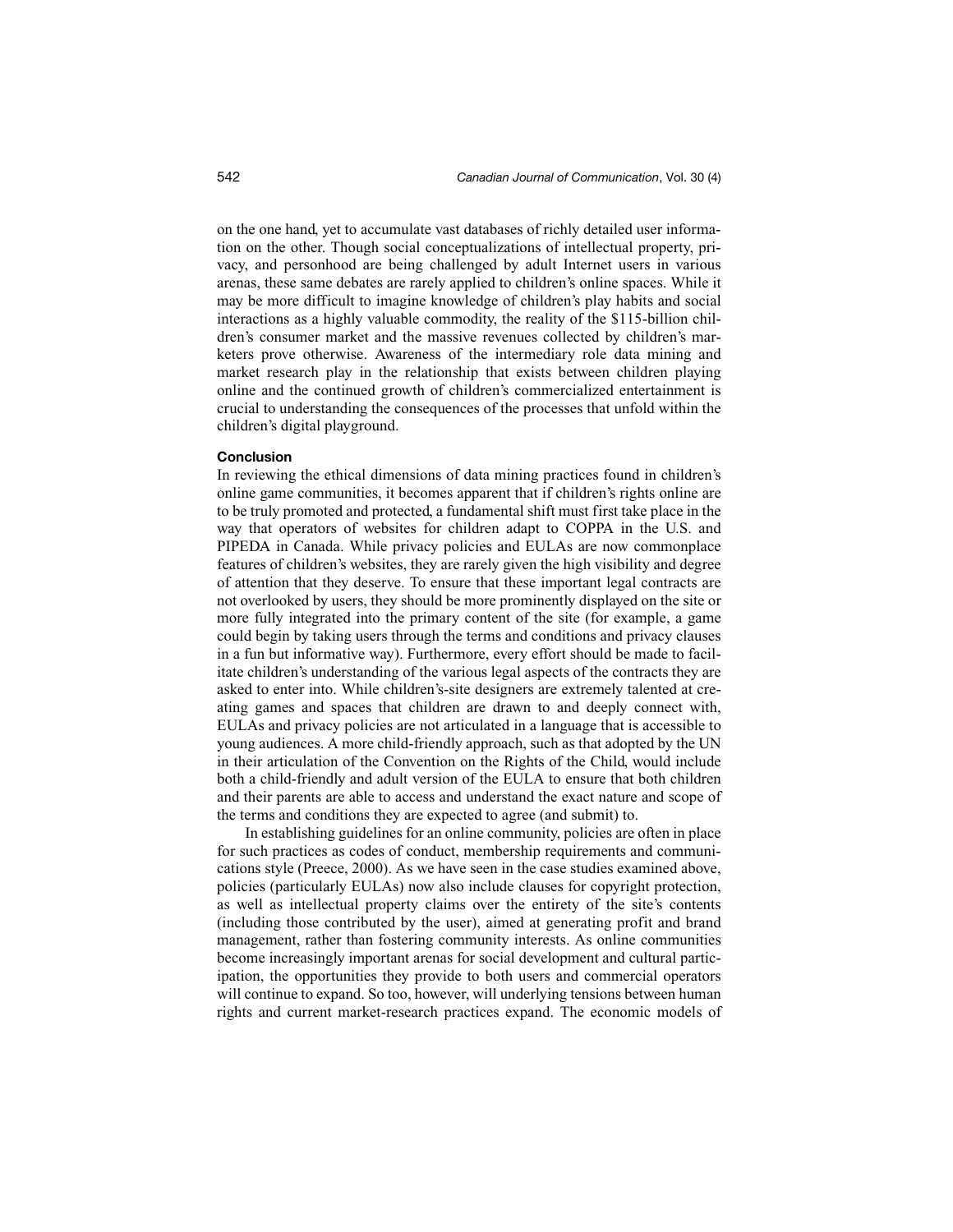online communities and games must therefore address human rights issues through the inclusion of the privacy-protection frameworks offered by COPPA and PIPEDA, for instance—if a conflict of interest between users and developers is to be avoided.

The uses and potential abuses of personal information require, first, an explicit and clear campaign of awareness regarding the uses to which data may be put in the storage and mining process. This places the onus on those who seek to use personal data. The principle of fairness demands the promotion of awareness. Providing "data subjects" with information concerning how their personal data is used grants them the opportunity to resist or negotiate the uses of their information. With opportunity comes the recognition that despite processes of "deindividualization" (Vedder, 1999) there remains embodied personhood. Though one of the consequences of data mining is categorical profiling, the revival of embodied personhood is another key consequence. Although social sorting and categorization have the effect of dividing or separating the embodied individual from data images, those data images have effects, firstly on life changes and secondly, on the embodied individual they were abstracted from. In the case of children, it is especially vital that adequate principles are formulated and that appropriate guidelines are established for ensuring that the child's consent (as well as the parent's consent, if the subject is under the age of fourteen years) is not only obtained, but also that it consists of truly informed consent. In the U.S., for example, the Code of Federal Regulations has determined that "Without certain knowledge about age and competence . . . researchers cannot be sure if subjects truly understand the risks and procedures to which they are explicitly or tacitly agreeing to accept," and therefore children are unable to give informed consent to participate in Internet research (Walther, 2002, p. 212). While current measures aimed at securing the consent of children and their parents are inadequate and inconsistent, data miners and market researchers may yet draw upon the standards and ethical guidelines previously established by academic institutions, governments, and trade associations—that currently regulate research conducted on children. The Association of Internet Researchers (AoIR), for instance, proposes that "the greater the vulnerability of the [subject] . . . the greater the obligation of the researcher to protect the [subject]" and provides a framework for obtaining consent that includes highly detailed consent forms and information sheets to be read and signed by both the child and a parent (Ess & AoIR Ethics Working Committee, 2002).

As a result of the development of online game sites such as Neopets.com, young people from all corners of the world can participate in a shared, interactive community. Accessing such a site carries its costs, however. In order to participate and gain access to the tools and play spaces offered by companies like Neopets Inc., young users must first agree to relinquish large amounts of their personal information. Although website privacy policies are in place on the various sites analyzed, the flow of this data is nonetheless questionable. For while COPPA, PIPEDA, and other attempts to regulate child-oriented websites consist of important first steps toward the protection of children's rights within the online environ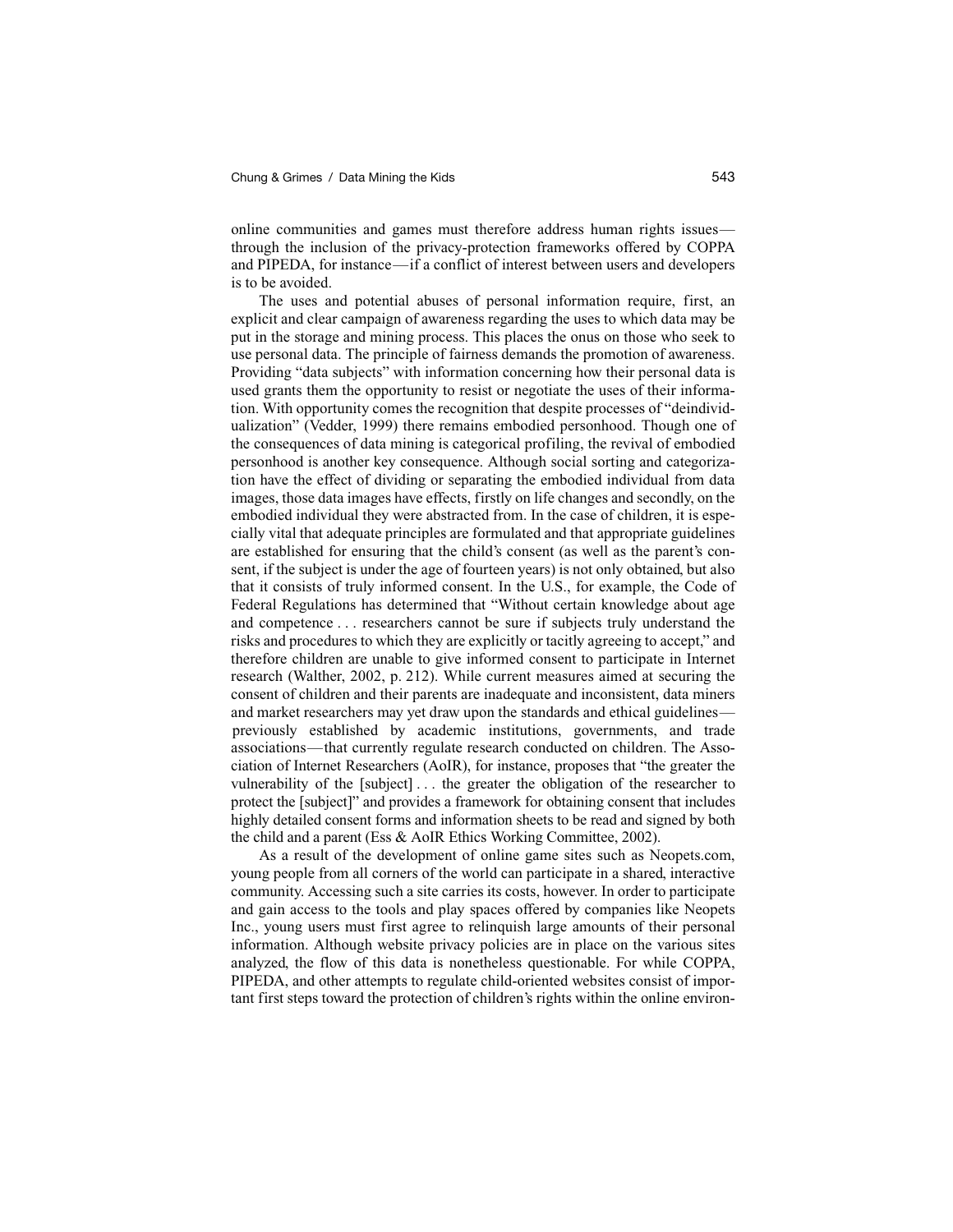ment, their effectiveness is already greatly hampered by technological advances in data mining capabilities, as well as by the innovative and highly adaptive strategies of market researchers. Given the vast and technical complexities involved, ongoing research in this area is needed to further explore the issues raised in this analysis, including the implications of data mining, privacy, organizational control, and the division between the rhetoric and reality of how information-gathering and information-processing practices are carried out on a daily basis. Further study of the activities and interactions children engage in while participating in these sites is also needed to more fully understand the nature of the growing relationship between children and data miners, and to determine how existing and future policies may address these emerging issues. As international conventions and national law have previously established that minors warrant special status and consideration in such commercial (as well as legal) matters, the lack of attention that has thus far been granted to the exchange of information occurring between children and marketers must be remedied if children's rights are to be effectively upheld and protected online (Grimes, 2005). If children's online contributions and activities are to continue to be used as fodder for market researchers, Internet and media policies, as well as accepted ethical standards for online market research conducted on children, need to be updated and revised. If children's cultural participation is something we truly wish to foster and promote, then the appropriateness and potential consequences of these exchanges need to be re-evaluated and redefined through rigorous public and legal debate.

#### **Acknowledgments**

The authors would like to acknowledge the inclusion of a condensed version of this paper in the proceedings of the 38th Hawaii International Conference on System Sciences (IEEE), held January 3-6, 2005, Big Island, Hawaii (Chung & Grimes, 2005).

#### **Notes**

- 1. "Peer-to-peer" or "viral" marketing refers to the practice of using peer pressure and tendencies toward conforming to one's peer groups to spread marketing and advertising messages. The process involves identifying opinion leaders in a particular group and enlisting them as "brand champions," either through direct employment or by offering rewards and other incentives, using their status within the group to advertise the product or brand. The tactic relies on word of mouth and other informal communication channels to spread knowledge of the product or brand across the target market.
- 2. Not included in the present analysis is the Children's Listbroker Privacy Act, new legislation first introduced in the U.S. in July 2004 as part of the Parents' Bill of Rights (a set of nine legislative proposals aimed at granting parents more control over commercial influence on children). As this bill has not yet been passed, its relevance to the current discussion remains to be seen.

#### **References**

- Barney, Darin. (2000). *Prometheus wired: The hope for democracy in the age of network technology.* Vancouver, BC: UBC Press.
- Bennett, Colin, & Grant, Rebecca (Eds.). (1999). *Visions of privacy: Policy choices for the digital age.* Toronto, ON: University of Toronto Press.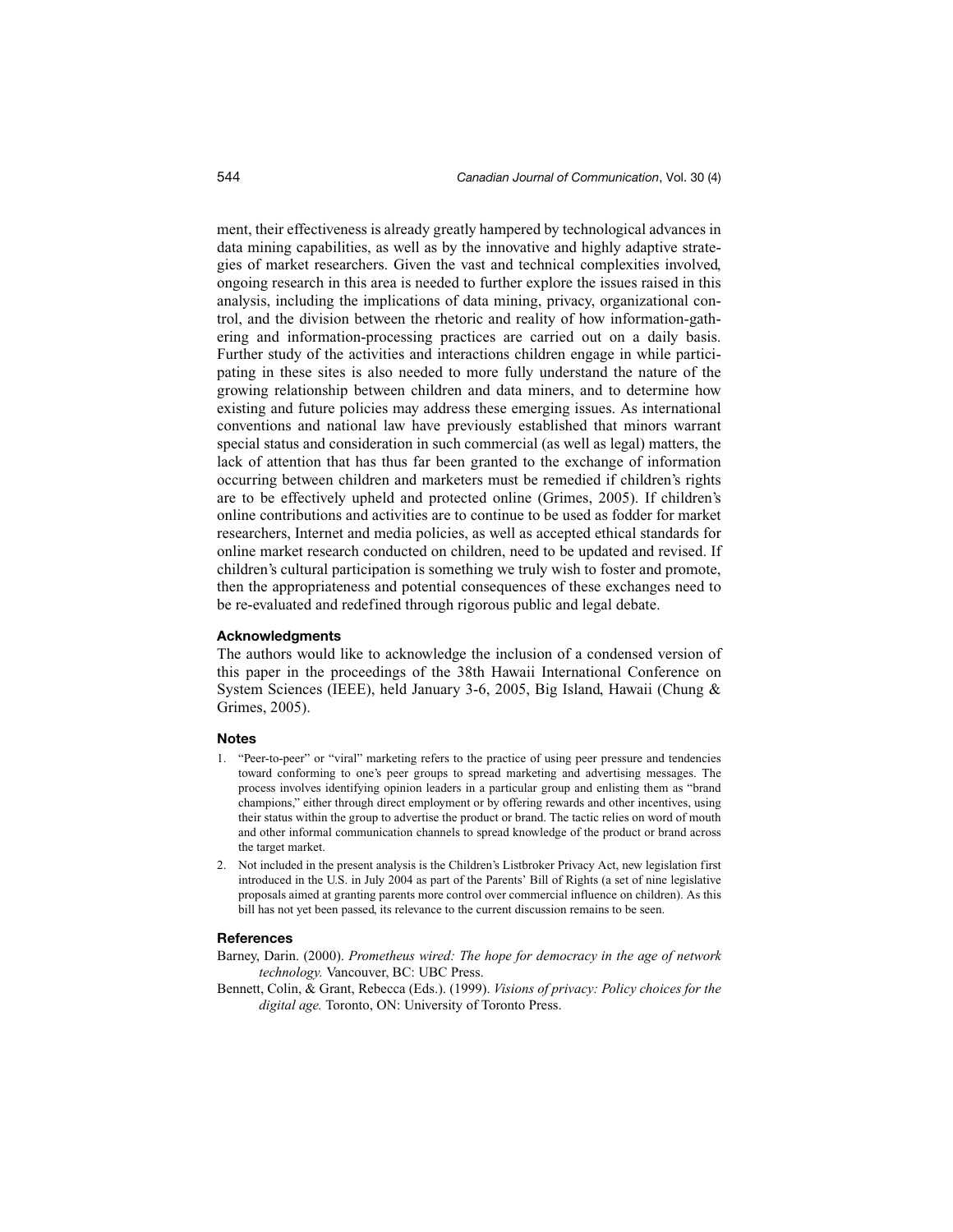- Buckingham, David. (2003). *Media education: Literacy, learning and contemporary culture.* Cambridge, U.K.: Polity Press.
- Cavoukian, Ann. (1998, January). *Data mining: Staking a claim on your privacy.* Information and Privacy Commissioner of Ontario. URL: http://www.ipc.on.ca/docs/datamine.pdf.
- Chung, Grace, & Grimes, Sara M. (2005). *Cool hunting the kids' digital culture: Datamining and the privacy debates in children's online entertainment sites.* Proceedings of the 38th Hawaii International Conference on System Sciences (IEEE). January 3-6, 2005. University of Hawaii, Big Island, Hawaii.
- Clarke, Roger. (1994, February). *Dataveillance: Delivering 1984.* Sydney, Australia. URL: http://www.anu.edu.au/people/Roger.Clarke/DV/PaperPopular.html
- Cook, Daniel T. (2001). Exchange value as pedagogy in children's leisure: Moral panics in children's culture at century's end. *Leisure Sciences, 23,* 81-98.
- Danna, Anthony, & Gandy Jr., Oscar H. (2002). All that glitters is not gold: Digging beneath the surface of data mining. *Journal of Business Ethics, 40,* 373-386.
- Department of Justice Canada. (2000). *Personal Information Protection and Electronic Documents Act* (c.5). URL: http://laws.justice.gc.ca/en/P-8.6/ [November 20, 2005].
- Edwards, Ellen. (1999, November 18). Kids, alone and unsupervised, use all media more. *The Washington Post,* p. A1.
- Ess, Charles, & Association of Internet Researchers (AoIR) Ethics Working Committee. (2002, November 27). *Ethical decision-making and Internet research: Recommendations for the AoIR ethics working committee.* URL: http://aoir.org/reports/ ethics.pdf.
- Greenspan, Robyn. (2003, October 9). *Kids are media users too. ClickZ.* URL: http:// www.clickz.com/stats/big\_picture/demographics/article.php/5901\_3089701 [October 18, 2004].
- Grimes, Sara M., & Shade, Leslie Regan. (2005). Neopian economics of play: Children's cyberpets and online communities as immersive advertising in Neopets.com. *International Journal of Media and Cultural Politics 1*(2): 181-198.
- Grimes, Sara M. (2005). *Terms of service, terms of play.* Unpublished master's thesis, Simon Fraser University, Burnaby, BC.
- Grimes, Sara M. (In press). Terms of service, terms of play in children's online gaming. In J. Patrick Williams & Jonas Heide Smith (Eds.), *Digital gaming cultures and social life.* Jefferson, NC: McFarland Press.
- Holloway, Sarah L., & Valentine, Gill. (2003). *Cyberkids: Children in the information age.* London, U.K.: RoutledgeFalmer.
- Hultqvist, Kenneth, & Dahlberg, Guni (Eds.). (2001). *Governing the child in the new millennium.* New York, NY: RoutledgeFalmer.
- Jenkins, Henry. (2001, January-February). The kids are all right online. *Technology Review, 104*(1), 121.
- Kapur, Jyotsna. (1999). Out of control: Television and the transformation of childhood in late capitalism. In Marsha Kinder (Ed.), *Kids' media culture* (pp. 122-136). Durham, NC: Duke University Press.
- Kline, Stephen. (1995). *Out of the garden: Toys and children's culture in the age of TV marketing.* London, U.K.: Verso.
- Kline, Stephen. (2001). *Media use audit for BC teens.* Burnaby, BC: SFU Media Lab. URL: http://www.sfu.ca/media-lab/research/report.html [August 18, 2004].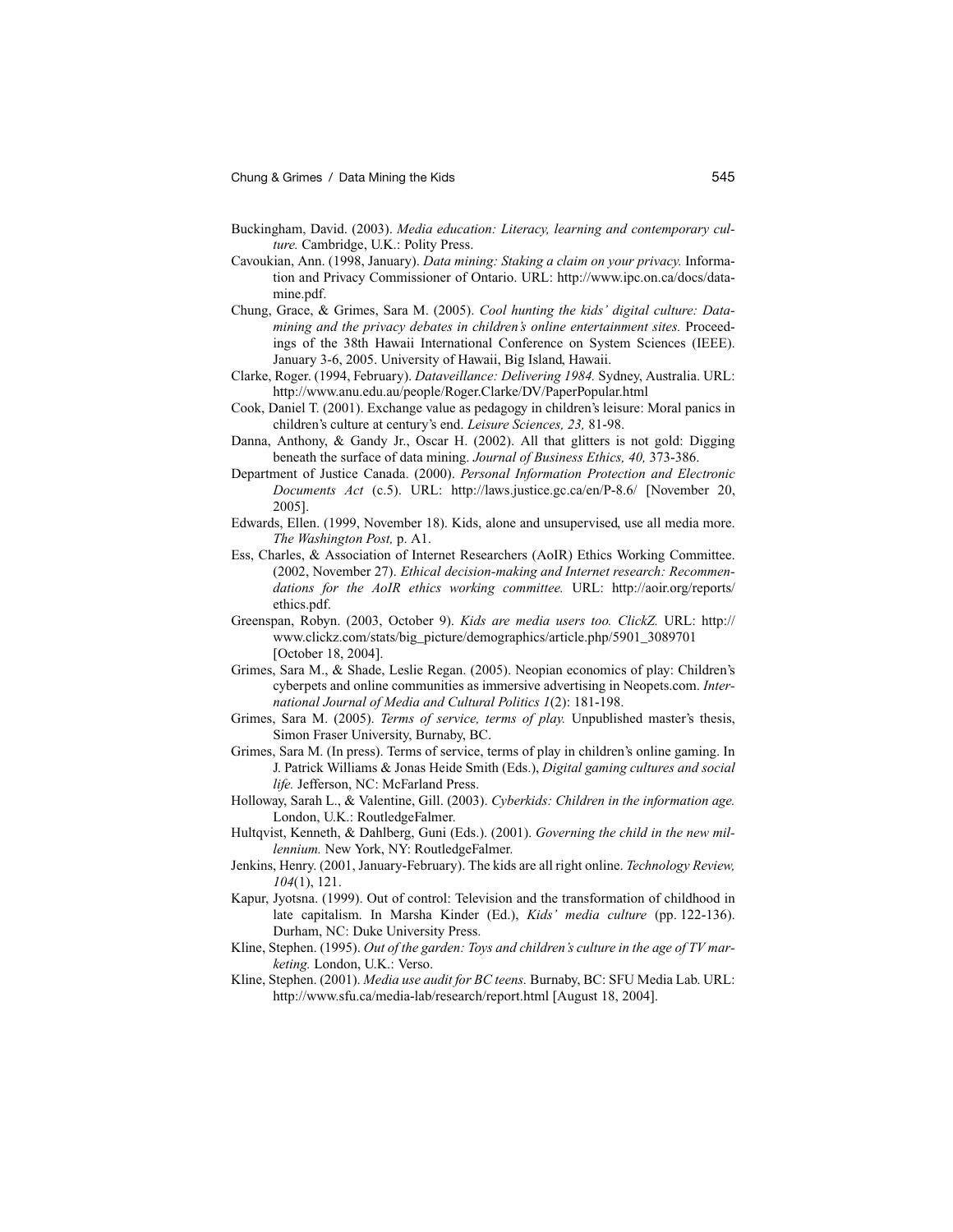Kline, Stephen, Dyer-Witheford, Nick, & de Peuter, Greig. (2003). *Digital play: The interaction of technology, culture, and marketing.* Montréal, QC & Kingston, ON: McGill-Queen's University Press.

Kollock, Peter. (1998). Design principles for online communities. *PC Update, 15*(5), 58-60.

- Lindström, Martin. (2003). *BRANDchild: Remarkable insights into the minds of today's global kids and their relationships with brands.* Sterling, VA: Kogan Page.
- Livingstone, Sonia. (2003). The changing nature and uses of media literacy. In G. Rosalind, A. Pratt, T. Rantanen, & N. Couldry (Series Eds.), *Media@LSE Electronic Working Papers, 4.* London School of Economics and Political Science, London, UK. URL: http://www.lse.ac.uk/collections/media@lse/pdf/Media@lseEWP4\_july03.pdf.
- Livingstone, Sonia. (2004, April 12). Children online—consumers or citizens? *Cultures of consumption working paper series, working paper n. 8,* Cultures of Consumption and ESRC-AHRB Research Programme, Birkbeck College, London, U.K. URL: http://www.consume.bbk.ac.uk/working\_papers/Livingstoneworkingpaper.doc [July 3, 2004].
- Lyon, David. (2001). *Surveillance society: Monitoring everyday life.* Buckingham, U.K.: Open University Press.
- Lyon, David. (2002). Surveillance in cyberspace: The Internet, personal data, and social control. *Queen's Quarterly, 109*(3), 1-12.
- Lyon, David. (2003). Surveillance as social sorting: Computer codes and mobile bodies. In D. Lyon (Ed.), *Surveillance as social sorting: Privacy, risk and digital discrimination* (pp. 13-30). London, U.K.: Routledge.
- Mattel, Inc. (2003). Terms and conditions of website use. *EverythingGirl.com website.* URL: http://www.everythinggirl.com/ home/home.aspx [April 3, 2004].
- Montgomery, Kathryn C. (2000). Digital kids: The new on-line children's consumer culture. In Dorothy G. Singer & Jeremy Singer (Eds.), *Handbook of children and the media* (pp. 635-648). Thousand Oaks, CA: Sage Publications.
- Moor, James H. (1990). The ethics of privacy protection. *Library Trends, 39,* 69-82.
- Moor, James H. (1997). Towards a theory of privacy in the information age. *Computers and Society, 27*(3), 27-32.
- Mosco, Vincent. (2004). *The digital sublime: Myth, power, and cyberspace.* Cambridge, MA: The MIT Press.
- Neopets, Inc. (n.d.). *Neopets parental consent form.* URL: http://www.neopets.com/coppa/ consentform.phtml [June 15, 2005].
- Neopets, Inc. (n.d.) *Neopets press kit.* URL: http://info.neopets.com/presskit/ [June 22, 2004].
- Nielsen/NetRatings. (2002, August 13). *Nearly 20 percent of the active online population are kids and teens, creating opportunities for marketers.* News release. URL: http:/ /phx.corporate-ir.net/phoenix.zhtml?c=82037&p=irol-newsArticle&ID=538963& highlight [October 18, 2004].
- Nielsen/NetRatings. (2003, October 21). *Kids account for one out of five Internet surfers in the U.S.; More than 27 million American kids connect online, according to Nielsen/ /NetRatings.* News release. URL: http://www.nielsen-netratings.com/pr/ pr\_031021\_us.pdf [August 30, 2004].
- Preece, Jennifer. (2000). *Online communities: Designing usability, supporting sociability.* Sussex, U.K.: John Wiley & Sons, Ltd.
- Quart, Alissa. (2003). *Branded: The buying and selling of teenagers.* Cambridge, MA: Perseus Group.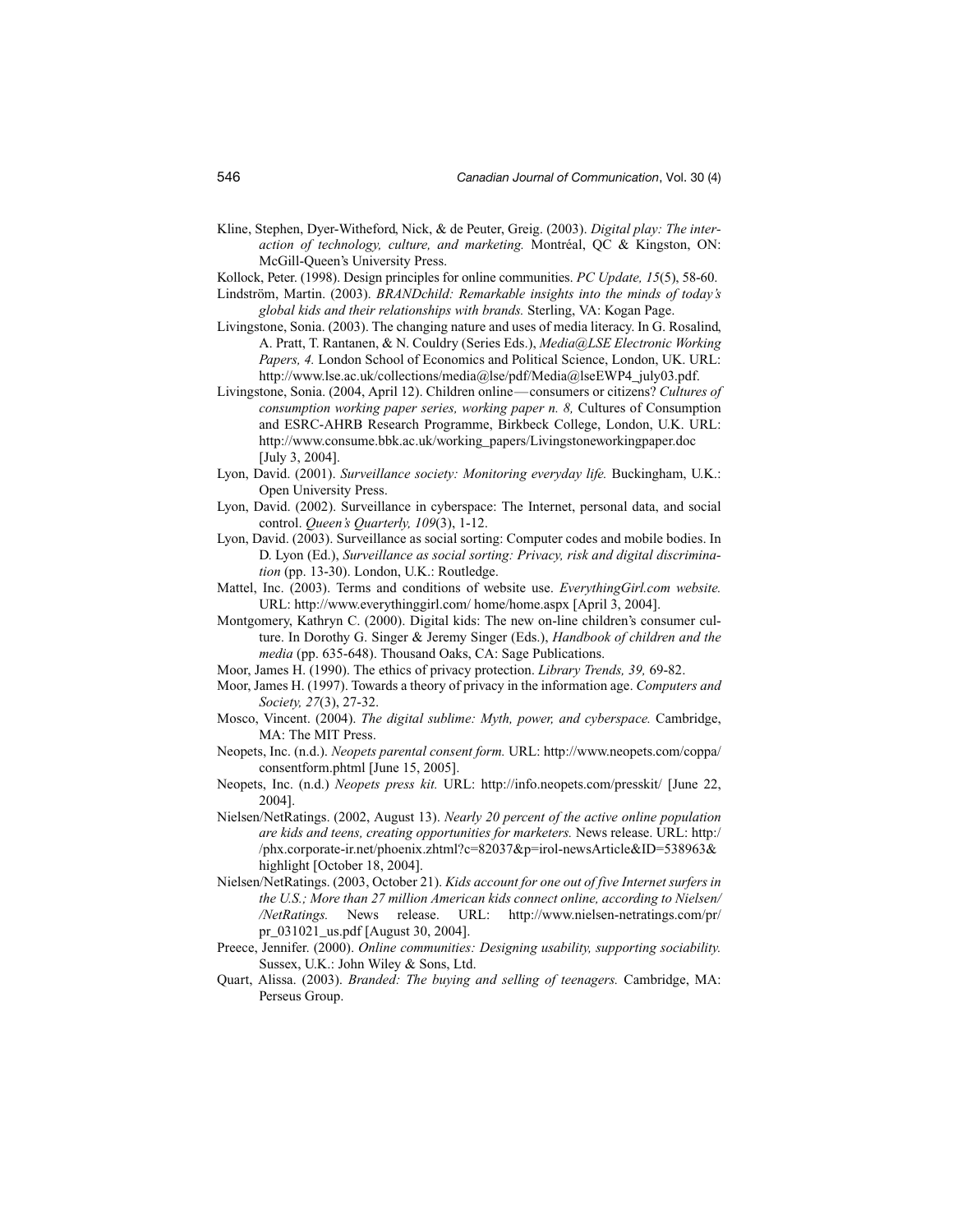- Rideout, Victoria J., Vandewater, Elizabeth A. & Wartella, Ellen A. (2004). *Zero to six: Electronic media in the lives of infants, toddlers and preschoolers.* A Kaiser Family Foundation Report, Fall, Program for the Study of Entertainment Media and Health. Washington, DC: Henry J. Kaiser Family Foundation.
- Rodgers, Zachary. (2004, August 16). *The stickiest site in the world. ClickZ.* URL: http:// clickz.com/features/insight/ article.php/3395581 [May 10, 2005].
- Russakoff, Douglas. (1999, April 19). "Marketers following youth trends to the bank." *The Washington Post,* p. A1.
- Sandvig, Christian. (2000). *The Internet disconnect in children's policy: A user study of outcomes for Internet access subsidies and content regulation.* Presented to the 28th Conference on Communication, Information, and Internet Policy. September 25, 2000. Alexandria, VA.
- Sandvig, Christian. (2003). Public Internet access for young children in the inner city: Evidence to inform access subsidy and content regulation. *The Information Society, 19*(2), 171-183.
- Seiter, Ellen. (2004). The Internet playground. In Jeffrey Goldstein, David Buckingham, & Gilles Brougére (Eds.), *Toys, games, and media* (pp. 93-108). Mahwah, NJ: Lawrence Erlbaum Associates.
- Shade, Leslie Regan. (2004). Gender and the commodification of community: Women.com and gURL.com. In Darin Barney & Andrew Feenberg (Eds.), *Community in the digital age: Philosophy and practice* (pp.143-160). Lanham, MD: Rowman & Littlefield.
- Shade, Leslie Regan, Porter, N., & Sanchez Santiago, W. K. (2004). *Everyday domestic Internet experiences of Canadian children and youth.* Presented at Digital Generations—Children, Young People and New Media, July 26-29, 2004. Center for the Study of Children, Youth and Media, Institute of Education, University of London, London, U.K.
- Smith, J. Walker, & Clurman, Ann S. (1997). *Rocking the ages: The Yankelovich report on generational marketing.* New York, NY: HarperBusiness/HarperCollins Publishers, Inc.
- Smythe, Dallas W. (1981). *Dependency road: Communications, capitalism, consciousness and Canada.* Norwood, NJ: Ablex.
- Stalder, Felix. (2002). Privacy is not the antidote to surveillance. *Surveillance & Society, 1*(1), 120-124.
- Statistics Canada. (2004, July 8). Household Internet use survey. *The Daily.* URL: http:// www.statcan.ca/Daily/English/040708/d040708a.htm [September 6, 2004].
- Sutherland, Anne, & Thompson, Beth. (2001). *Kidfluence: Why kids today mean business.* Toronto, ON: McGraw-Hill Ryerson Ltd.
- Tavani, Herman. (1999). KDD, data mining, and the challenges to normative privacy. *Ethics and Information Technology, 1*(4), 265-273.
- Turow, J. (2001, March). *Privacy policies on children's websites: Do they play by the rules?* (Report Series). Annenberg Public Policy Centre of the University of Pennsylvania: Philadelphia, PA, USA.
- Turow, Joseph. (2003, June). *Americans and online privacy: The system is broken.* Philadelphia, PA: Annenberg Public Policy Centre of the University of Pennsylvania
- Turow, Joseph, & Kavanaugh, Andrea (Eds.) (2003). *The Wired Homestead: An MIT Press Sourcebook on the Internet and the Family.* Cambridge, MA: The MIT Press.